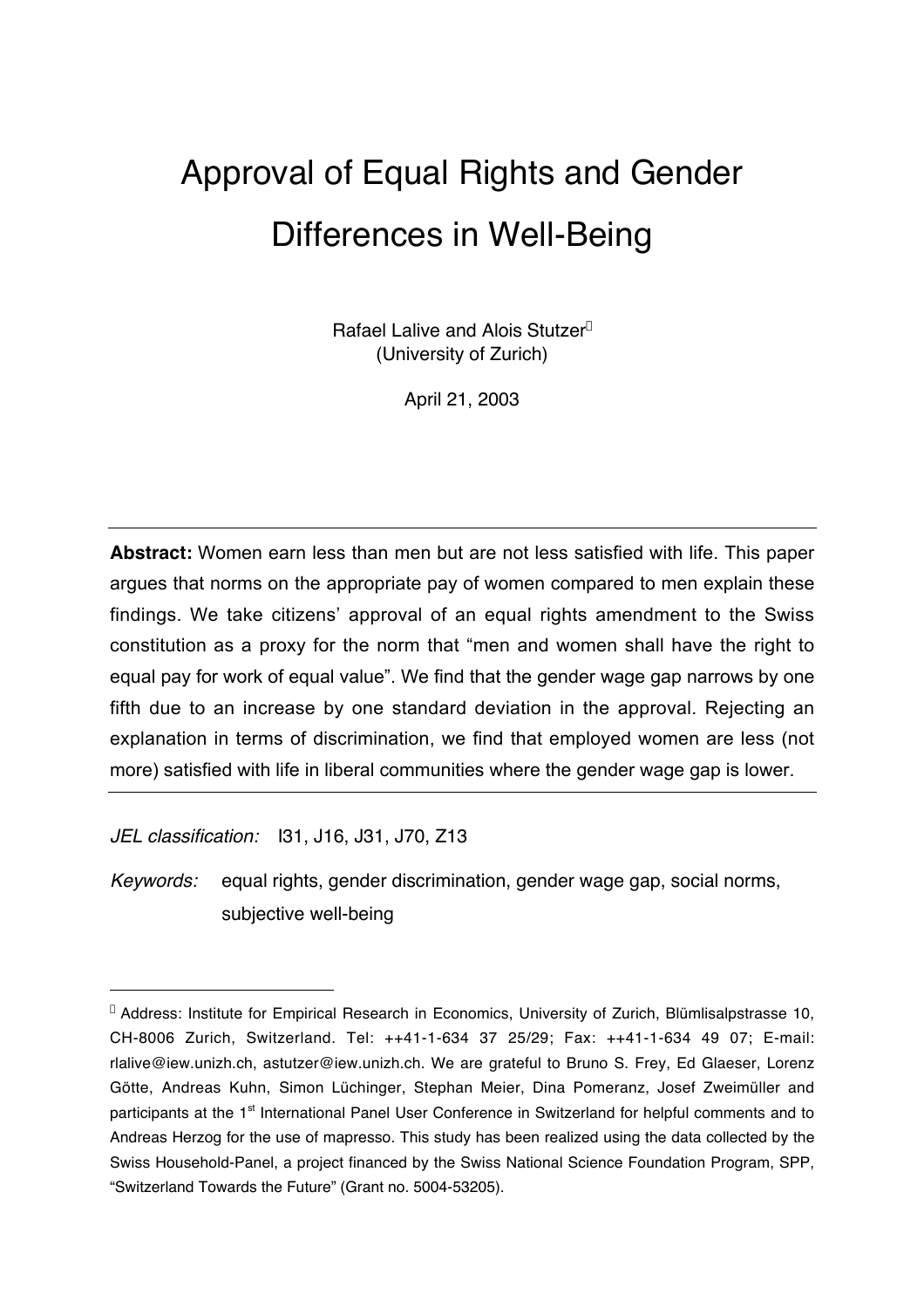# **Approval of Equal Rights and Gender Differences in Well-Being**

*"The generality of the male sex cannot yet tolerate the idea of living with an equal."* -- John Stuart Mill (1869)

## **1 Introduction**

It is a well established statistical finding that women earn less than men on the labor market.<sup>1</sup> Nevertheless, women do not report significantly lower satisfaction with their life or their job and, in countries like the United States, Great Britain or Switzerland, they even report higher job satisfaction than men.<sup>2</sup> This is a puzzle. To the extent that the gender wage gap is thought to be due to active discrimination, one would expect women to experience lower well-being than men, ceteris paribus.

This paper argues that norms regarding appropriate pay of women compared to men are an important explanation for gender differences in wages and subjective well-being and solve the mentioned puzzle. In particular, there are strong norms handed down that men's appropriate salaries are higher than women's.  $3$  They are rooted in traditional views favoring gender specific specialization giving men priority on the labor market and women in the household. Lower salary standards, however, leave women not feeling worse off despite the gender wage gap.

We investigate the extent to which shared norms about equal rights are important on the labor market by studying a national referendum on an equal rights amendment to the Swiss constitution in 1981. A central proposition of the equal rights amendment was that "men and women shall have the right to equal pay for work of equal value". This referendum thus provides a measure of the degree to which voters believe that the appropriate pay of a woman is identical to a man's pay. This proxy measure enables us to identify communities where

<sup>&</sup>lt;sup>1</sup> See, e.g., Blau and Kahn (2000), Stanley and Jarrell (1998) and Weichselbaumer and Winter-Ebmer (2003).

 $2^2$  See, e.g., Clark (1997) and Sousa-Poza and Sousa-Poza (2000).

 $3$  Intuitively, the view of male superiority leads to higher reference wages of men compared to women. We think of the reference wage as a cognitively relevant standard that affects how people evaluate their income (Kahneman and Tversky 1979). This reference wage affects wages in a bargaining setting where one's reference standard determines the initial offer, as well as the effort invested in getting a higher wage.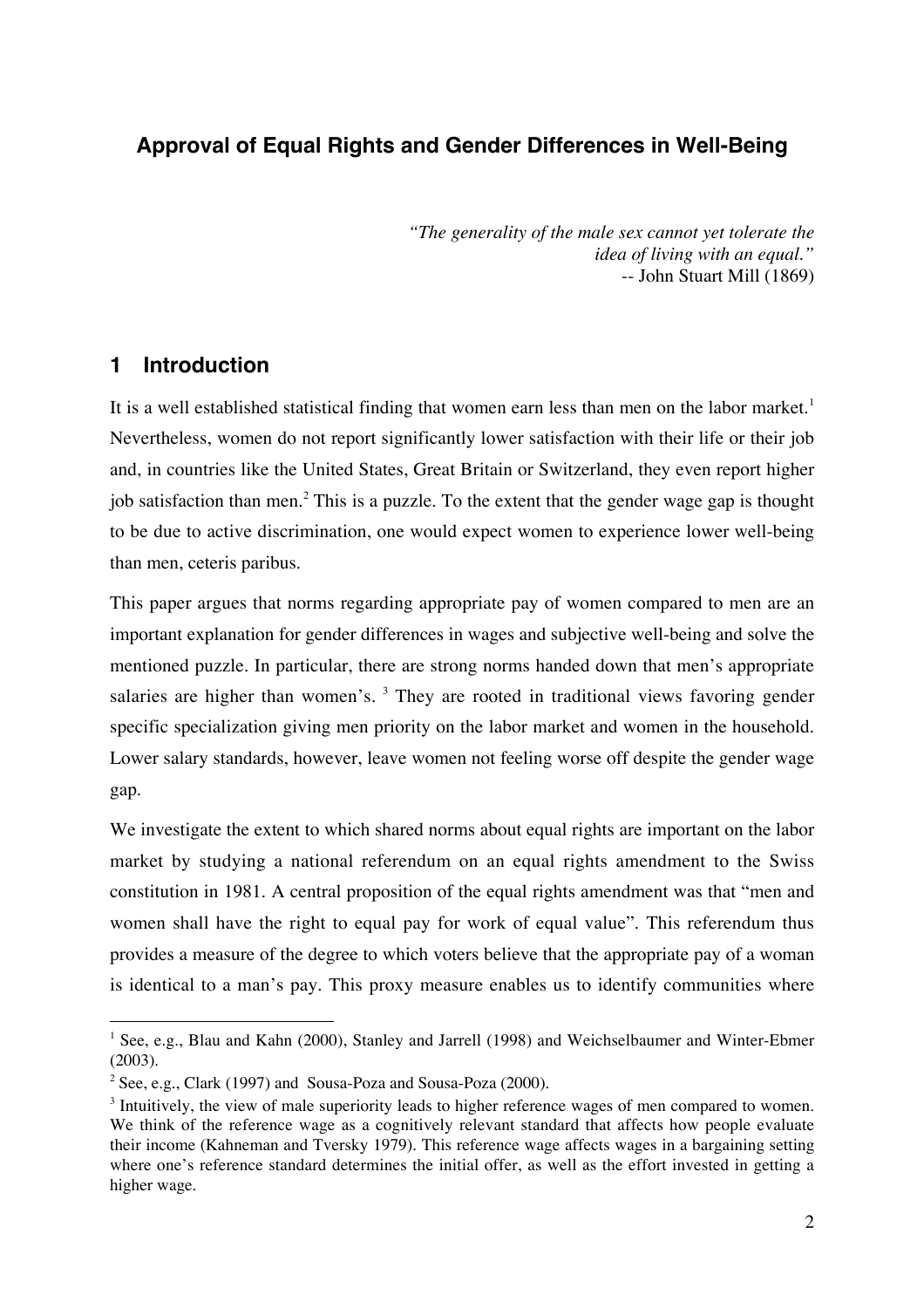people challenge the traditional role model and where women demand equality. We find that in communities where people strongly approved the constitutional amendment on equal rights (liberal communities) there is a smaller gender wage gap for workers than in traditional communities. This finding is consistent with women in liberal communities having higher reference standards of what is an appropriate salary. However, it is also possible that the large wage gap in traditional communities is due to active taste based or statistical discrimination.

In order to study the degree to which discrimination might play a role, the subjective wellbeing of women compared to men is analyzed. If the large gender wage gap in traditional communities is due to active discrimination, women are expected to report relatively lower subjective well-being than in liberal communities. However, our findings for working women and men indicate that women are less satisfied with their life in liberal rather than in traditional communities (while there are no significant differences for men across communities). Furthermore, perceived discrimination of women compared to men is also higher in liberal than in traditional areas.

Taken together, these findings indicate a significant role of societal approval of equal rights in affecting the labor market success of women compared to men. Our interpretation is that there is no new 'equilibrium' reached yet. The progressive women still feel penalized and, e.g., that they are paid below their reference standard although women who challenged the traditional entitlements substantially gained in terms of income.

The remainder of the paper is organized as follows: Section 2 discusses the nature of gender differences in salary entitlements and its consequences for wage bargaining and labor market outcomes. Section 3 proposes a new measure to capture spatial differences in people's beliefs about women's role on the labor market. The empirical relevance of shared beliefs about women's equal rights on the labor market are studied in sections 4 and 5. We analyze a set of important labor market outcomes, as well as four survey measures on reported subjective well-being and perceptions of discrimination. Section 6 offers concluding remarks.

## **2 Norms on the Appropriate Pay of Women and Men**

## **2.1 Why Are There Gender Specific Norms Regarding Appropriate Pay?**

Salaries are a useful starting point to think about gender differences in labor market success. When market forces determine salaries so that they come close to marginal factor productivity there is no room for norms on gender specific appropriate pay. However, the importance of bargaining in wage determination indicates that there is scope for factors in addition to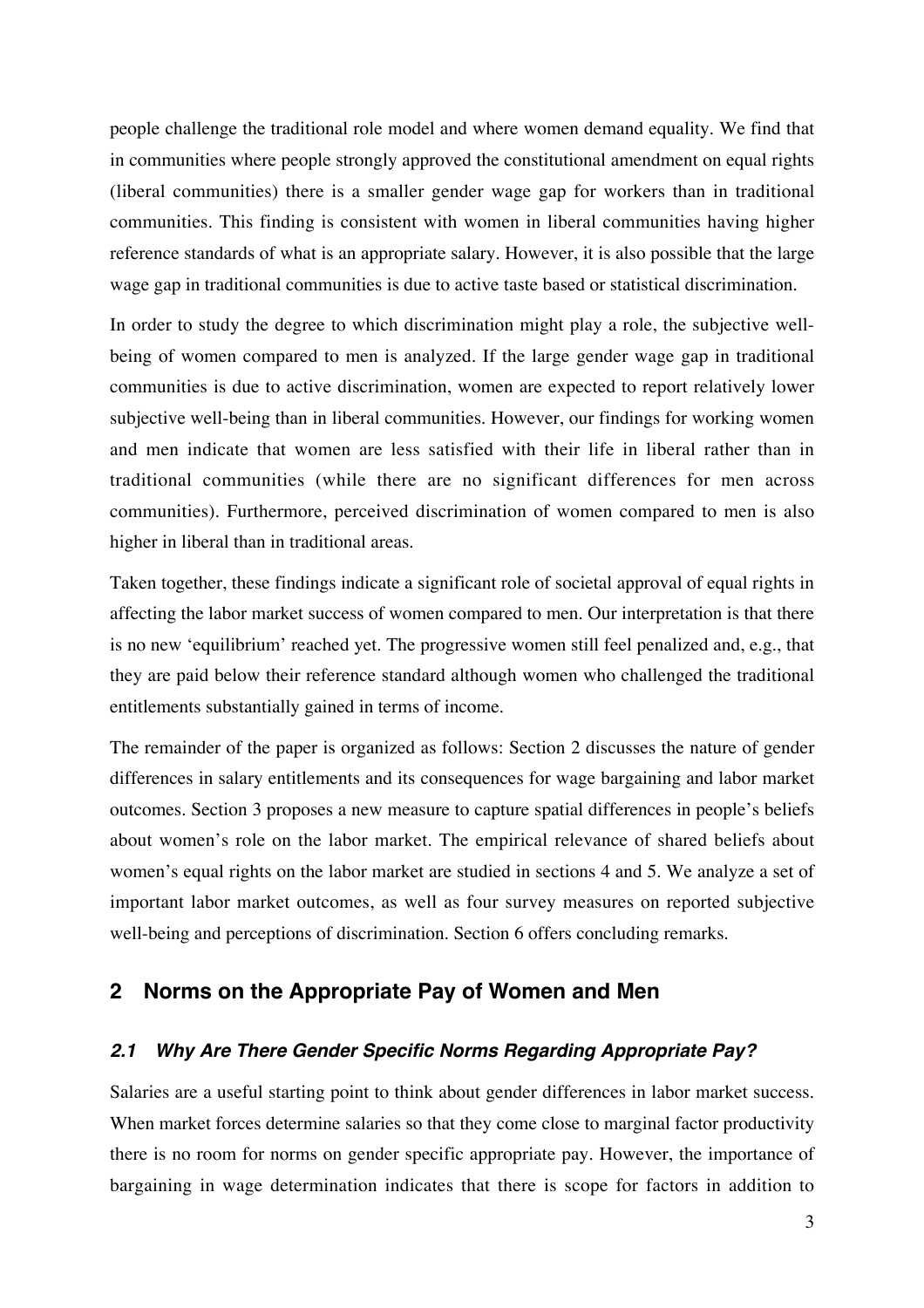productivity in determining salaries. While economic thinking has emphasized the role of the outside option in bargaining outcomes, there is ample evidence that social norms and fairness considerations also play an important role in wage setting (e.g. Bewley 1999, Fehr and Gächter 2000).

This paper argues that a particular social pay norm – the belief that women ought to earn as much as men for work of equal value – may affect the outcome of wage bargaining. This gender specific norm has developed over time. Historically, gender specific specialization has given men priority on the labor market and women in the household. Men were expected to keep a family and thus their appropriate salaries were higher than what they "needed" for themselves. In contrast, female workers were not expected to keep a family and therefore "needed" less. For instance, the early literature in economics noted that

> *"It is notorious that women get lower wages than men because women can live on less, or need less, or are helped out by home supplementation, or have their theatre tickets furnished them by their escorts." (Davenport 1919)*

Gender specific specialization was associated with strong gender specific socialization and occupational segregation. While females were educated to behave in a cooperative, selfless and nurturing way, male education was towards competitiveness and being selfish.<sup>4</sup> These processes led to both sexes having systematically different expectations about the salary that is appropriate for women's and men's work. This view is very succinctly expressed by a cotton-spinning mill owner

> *"[i]f men had from any cause to be employed in the work which women now do, they would undoubtedly get higher wages, though they might not do more or better work; the standard of their wages is higher" (cited in Webb 1891, p.641).*

The double standards in appropriate earnings was explicitly studied among 200 white adults in Baltimore (Jasso and Webster 1997). Based on the vignette technique, they find that men as well as women considered appropriate earnings to be lower for women than for men. The female/male ratio in the just gender wage gap is estimated 0.85 for men and 0.88 for women. These results are due to a lower base level of the just salaries as well as lower returns to schooling for women than men. Complementary evidence is from survey studies with small samples drawn from the college student population. In one study (Major et al. 1984), 76 undergraduates had to determine what they thought would be a fair compensation for a fixed

<sup>&</sup>lt;sup>4</sup> See Gneezy and Rustichini (2002) for a fine experimental study on gender differences in competitive vs. non-competitive settings.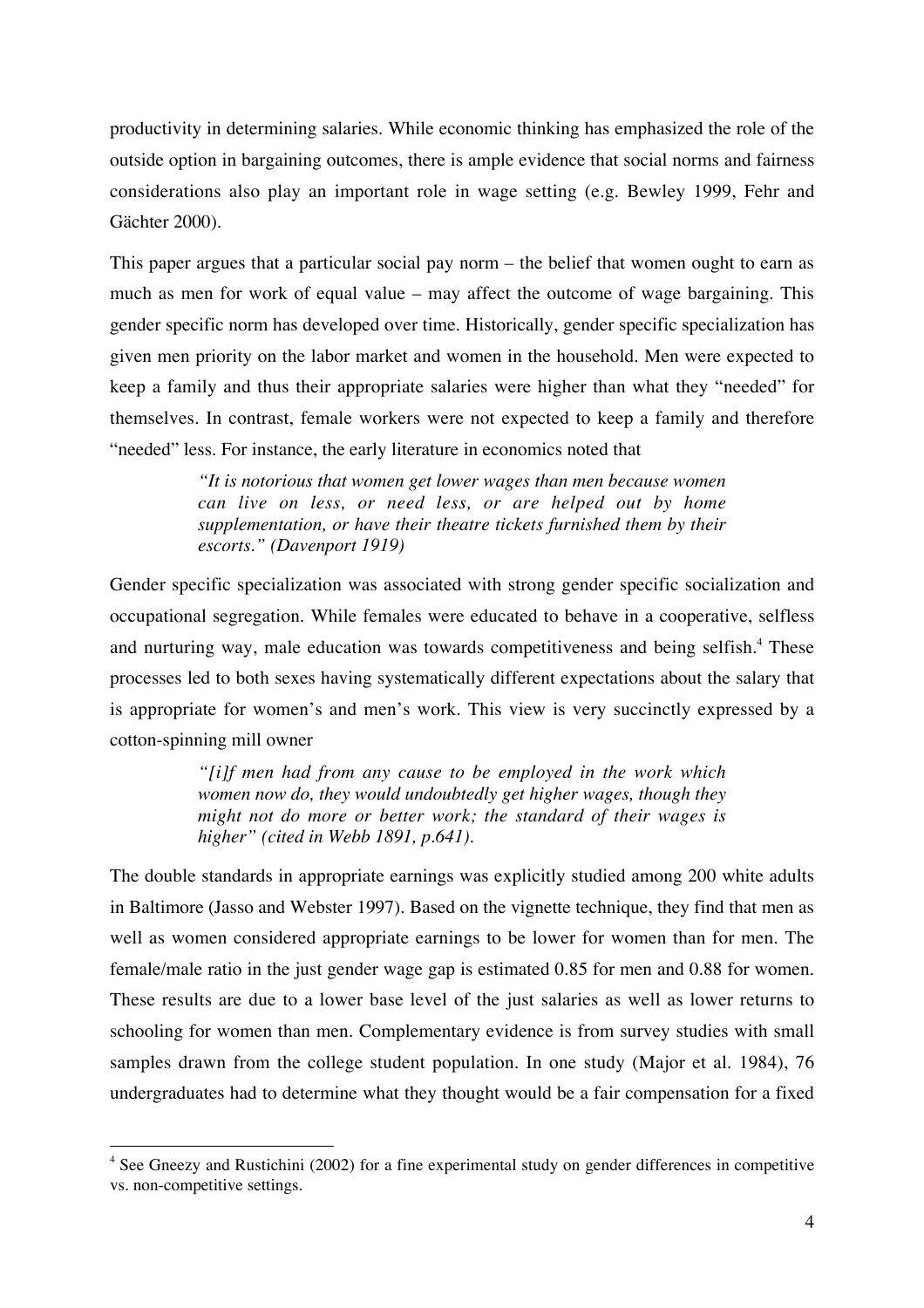amount of work. The young women in the sample paid themselves less money than the young men did. In a second study by the same authors, 40 women and 40 men got a payment first and were then asked to do as much work as they thought would be appropriate for the amount they got. Women worked longer, made fewer mistakes and had a higher output. The result for differences in pay standards is also found for 126 people who determined either their own salary or the salary of another person. Women paid themselves less than did men and even less than what they paid other women (Callahan-Levy and Messe 1979). In another study (Bylsma and Major 1992), 203 undergraduates indicated how much they deserved to be paid in nine different employment scenarios. The earnings women felt that they deserved were lower than men's earnings. It is also found that women's ratings of their performance and their pay satisfaction are more influenced by comparison information from other women than men (Bylsma and Major 1994). The usually hypothetical nature of these studies leaves their validity in real life behavior open. At the least, however, they strengthen the underlying hypothesis in our analysis.

The norms about women's and men's separate roles on the labor market and about appropriate salaries still hold today to some extent and imply gender specific differences in compensation. However, there are many women who do not share the norms anymore and some of them have been active in women's movement, have engaged in the introduction of equal rights legislation or have stood up for institutions that make job and family life compatible. There is also a rethinking in the minds of men and some giving up traditional roles and norms. Thus the extent to which the traditional norms are shared varies substantially between people but also between countries, regions and even small neighboring communities.

## **2.2 What are the Consequences of Gender Specific Appropriate Pay Norms?**

To the extent that men as well as women think that women deserve lower pay, women can be expected to negotiate systematically different than men. In fact, there is now substantial evidence that women ask for less than men do or do not ask at all in pay negotiations (Babcock and Laschever 2003, Riley and McGinn 2002, Säve-Söderbergh 2003, see also Stuhlmacher and Walters 1999 for a meta-analysis on gender differences in negotiation outcomes). Babcock and Laschever, for example, report from a survey in the United States that 20 percent of women said they never negotiated. The most recent negotiation is for most women twice as long back than for men. Women's reluctance to negotiate is reinforced by other parties in the bargaining process. Women who ask for more, self-promote or advocate themselves often suffer social reprisals because they violate gender prescription to be modest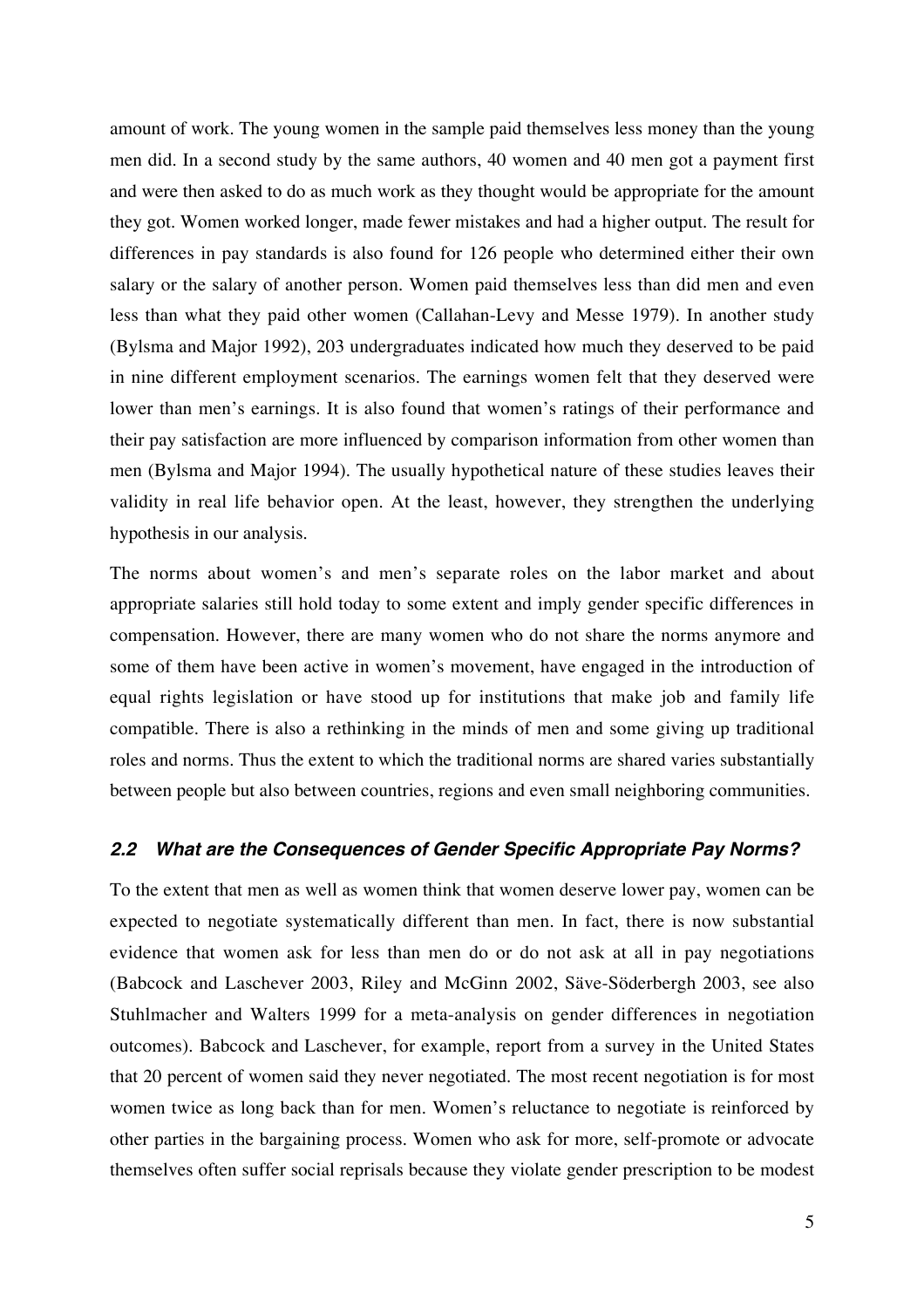(Rudman 1998, Wade 2001). These gender specific beliefs about appropriate behavior and payoffs are also found in laboratory experiments with stylized bargaining situations. In ultimatum games it is found that men and women both offer less to women and both men and women chose higher minimum acceptable offers when the proposer is a woman (Solnick 2001).

A straightforward prediction of women making lower initial offers in salary negotiations and negotiating less often is that they earn less than men for equal work.<sup>5</sup> There is a huge literature in labor economics studying gender differences in wages. A key difficulty in this research, however, is the identification of the causal mechanisms leading women to earn less than men for seemingly equal work (Altonji and Blank 1999). Many findings that are usually discussed as discrimination by employers, employees and customers or as statistical discrimination can be well understood in a framework of norms about gender specific appropriate salaries. Examples are findings about the gender wage gap under collective bargaining (e.g. Blau and Kahn 2003). As, in particular, female employees' position in collective salary negotiations is strengthened, lower gender differences compared to individual bargaining might indicate that gender specific appropriate salaries are partly overcome. Another set of findings is about the effect of product market competition on the gender wage gap. In a study about the US banking sector, e.g., liberalization is argued to have reduced the possibilities for employer discrimination (Black and Strahan 2001). An alternative interpretation is that as the pot to distribute among employees got smaller, it was no longer possible to satisfy men's relatively higher aspirations in bargains over their compensation. However, the strength of social norms about gender differences in appropriate salaries is, as far as we are aware of, never measured explicitly in order to allow a closer testing of such alternative explanations.

## **3 Measuring Norms Regarding Appropriate Pay**

We propose to measure the norm that women's appropriate salaries are not different then men's by the voting outcome on an amendment to the Swiss constitution. In January 1975, the fourth national congress of women in Switzerland decided to launch a popular initiative postulating equal rights for women and men. Up to this date, article 4 of the Swiss constitution held that "all human beings are equal before the law". Skeptics suggested that legal practice ensured only that all men are equal, all women are equal, but no woman is equal

<sup>&</sup>lt;sup>5</sup> Norms about women's and men's role on the labor market do not only affect outcomes of salary negotiations but also decisions about promotion (for related work on glass ceiling see, e.g., Albrecht et al. 2003) and advanced training or shared expectations about appropriate effort on the job.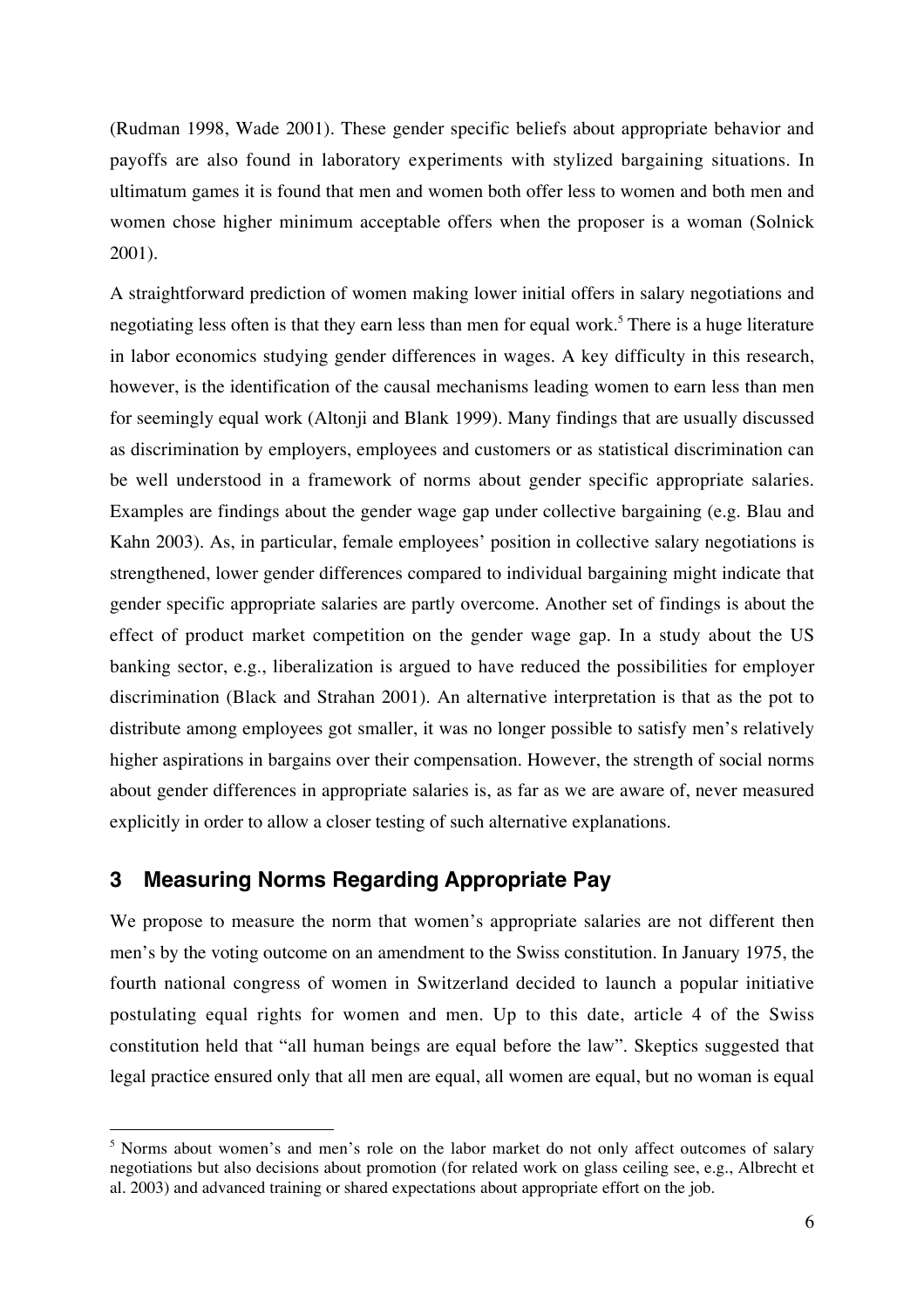before the law to a man. Note that Switzerland is quite conservative regarding women's rights. For instance, the Swiss government did not ratify Charter 100 by the ILO demanding equal rights for women and men until 1972.

The initiative proposed amending the constitution by an article that listed in detail the areas and the respective rights that should be enacted. In December 1975, the committee launching the popular initiative had collected the signatures required to force the Swiss government to schedule the initiative. The government decided to work out a counter proposal to the constitutional amendment that, in contrast to the proposal reading as follows:

> *"Men and women have equal rights. Legislation shall ensure equality in law and in fact, particularly in family, education, and work. Men and women shall have the right to equal pay for work of equal value."*

The committee launching the initiative decided to withdraw the original version of the amendment.

The constitutional amendment covers three important areas: Equality in the family was an essential ingredient to the cause of Swiss women because the prevailing family law stipulated the husband as being the head of the family and being the sole actor to represent the family outward. Equality in education was deemed an important cause because school curricula were reflecting the old view that girls should be taught the skills to run a household as opposed to boys who should be able to feed the household. Thus, from secondary school onwards girls tended to be taught how to knit and cook whereas boys perfected their skills in mathematics. The area of market work formed an essential pillar of the constitutional amendment because women earned 30  $\%$  less than men on average.<sup>6</sup> It is noteworthy that, in contrast to the general norms stipulated with respect to family and education, the amendment contains the explicit directive that women must earn the same money for work of equal value. Thus, this third requirement was the only one to improve the legal situation of women immediately after the vote had been cast<sup>7</sup>

<sup>&</sup>lt;sup>6</sup> This is the gender wage differential cited in the newspapers discussing equal pay for women and men in 1981.

 $<sup>7</sup>$  It was understood at that time that primarily the private sector would be affected by this vote. The</sup> public sector had been covered by the ILO equal rights agreement No. 100 that the Swiss government had ratified in 1972 and by a federal law passed in 1977. The amendment did not invalidate directly all contracts between employers and workers that stipulated different pay for equal work. Instead, each contract had to be reviewed separately by the court in order to determine whether the constitution is violated (Neue Zürcher Zeitung, July 30, 1981).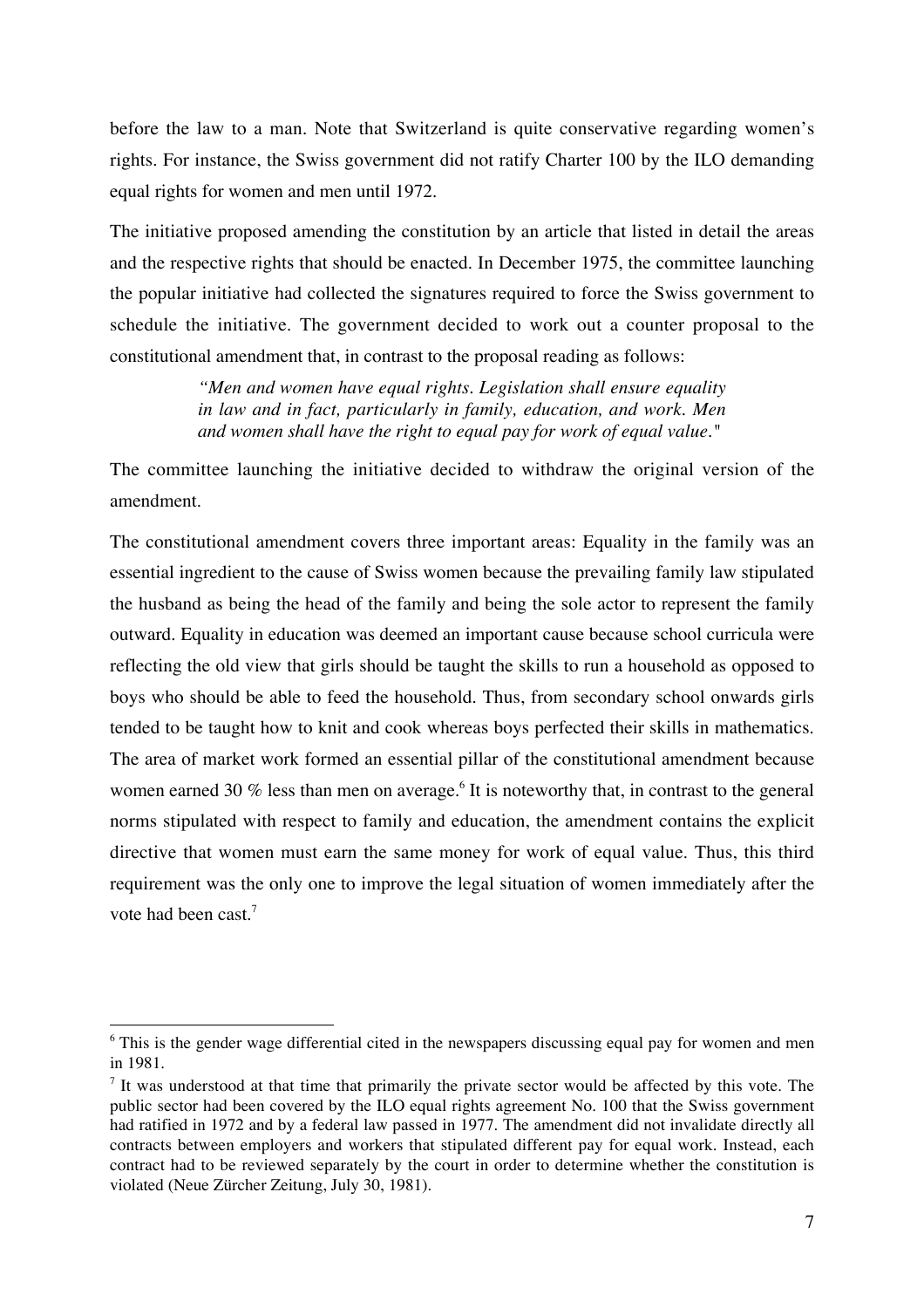The public debate in the newspapers focused mainly on two issues. "Will a 'Yes' to this amendment mean the end of the family?"<sup>8</sup> and "Equal work – but the wage is different"<sup>9</sup>. The issue of the implications for the family has to be seen against the backdrop of the 1968 revolution. Conservative thinkers argued that this amendment may be used to create the legal framework that destroys the "main pillar of society". The second issue of unequal pay was addressed in several ways. First, some newspapers focused on minimum wages in identical occupations. For instance, it was found that the minimum wage for a male sales clerk was 1900.- CHF / month whereas a female sales clerk earned only 1640.- CHF / month. Second, a dissertation at the University of Berne investigating unequal pay between women and men got a lot of press coverage (Reis 1988). Relying on unusually rich data regarding work input, this dissertation found that women do earn less than men, and that shorter expected job duration of women, lower representation of women in unions, and discrimination may contribute to this differential pay for equal work. This shows that voters indeed were confronted with the issue that women were earning less than men.

On June 14, 1981 Swiss voters had to decide whether they would like to amend the Swiss constitution to reflect not only equality of human beings in general but equality of women and men in particular. A total of 707,702 voters (or 60.2 % of the electorate) and 17 cantons voted in favor of the amendment, 525,885 voters and 9 cantons opposed the amendment – the initiative proved to be successful.<sup>10</sup> In the exit poll, the main reasons in favor of the amendment were "Equal pay for work of equal value", "Equal rights" and "Women are worth as much as men" reported by roughly 70% of the interviewed voters.

This shows that the vote indeed reflects the extent to which voters agree with the norm that women should earn what men do if they do the same work.<sup>11</sup>

Figure 1 shows the cross-sectional distribution of approval of equal rights across 2896 Swiss communities with lighter shading reflecting a higher proportion approving of equal rights. The Western and the South-Eastern part of Switzerland, as well as the area around Zurich tended to favor very strongly the constitutional amendment. On the other hand, a dark belt of

 <sup>8</sup> <sup>8</sup> Headline of an article in the newspaper Blick, June 3, 1981.

<sup>&</sup>lt;sup>9</sup> Headline of an article in the newspaper Luzerner Neuste Nachrichten, June 4, 1981.

 $10$  A constitutional amendment has to be accepted by both the majority of people and the majority of cantons.

 $11$  In reaction to the vote, the employer's association printed a booklet to be distributed to its members containing, among other things, the reasons for unequal pay between women and men. "There is scientific proof that women are 30 % (note that this figure coincides exactly with the gender wage differential at that time) less productive than men. This finding is based on studies that study the oxygen-intake capacity of male and female subjects."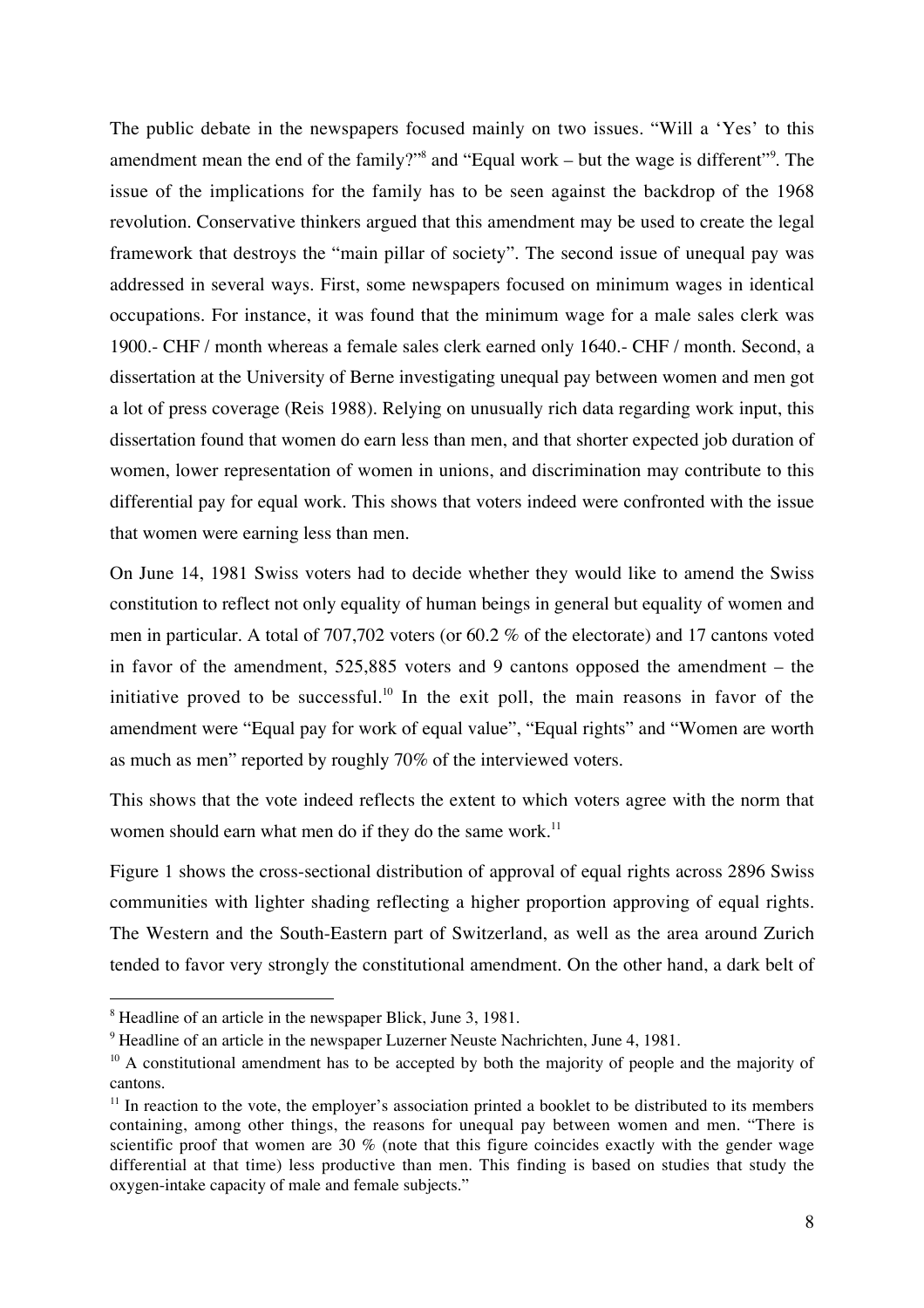communities stretching from the South-West to the North-East of Switzerland expressed strong disapproval of equal rights. There is a surprising fraction of communities in which not only men but also a significant proportion of women must have rejected equal rights. This suggests that not only own material well-being (instrumental voting) but rather the shared beliefs about the appropriate pay and position of women were important in the voting decision (expressive voting).

## [Figure 1 about here]

In the empirical analysis below, we argue that the voting result measures the extent to which people share the view that women shall have the same rights in all life domains and the same entitlements on the labor market as men.<sup>12</sup> We rely on the vote as a proxy that captures the views of voters in 1981, which we merge with information on labor market and subjective well-being outcomes at the end of the  $20<sup>th</sup>$  century. This means that we can investigate both a direct channel that runs from individual values and norms to well-being (for older cohorts) as well as an indirect inter-generational channel whereby we study the role of the parents' views for the children's outcomes (for younger cohorts). Of course, merging past information on norms with current information on outcomes implies measurement error and leads to lower bound estimates. However, it is likely that individuals who were liberal 20 years ago, tend to still live in liberal communities. Moreover, selection into communities where people share similar norms is facilitating the analysis rather than hampering it.

For a social pay norm to be relevant in wage determination today, it is, of course, necessary that gender differences with respect to appropriate pay still exist. Based on the vignette technique<sup>13</sup>, Jann (2003) asks a random subset of a total of 531 survey respondents in Switzerland whether they think that 4000.- CHF / month  $(\sim 2700 \text{ US})$  is too low or too high for Mrs. Meier (on an 11 point scale). A randomly chosen second set of survey respondents rate whether the same income is appropriate for Mr. Meier. Results indicate that survey respondents think that 4000.- CHF / month is much too low for Mr. Meier in comparison with

<sup>&</sup>lt;sup>12</sup> Note that it is not possible to rely on different votes and  $\ell$  or survey results to find an equally convincing proxy for the social pay norm. Possible candidates for different votes include the national referendums on extending suffrage to women held in 1959 (rejection) and 1971 (approval). These referendums capture more generally than the present popular initiative the notion of political equality between men and women. Surveys tend to focus more directly on values. However, the problem with surveys is that it is not possible to rely on them to measure the norms that prevail *within* communities.

<sup>&</sup>lt;sup>13</sup> Jann (2003) applies the same technique as used in the work by Jasso and Webster cited in section 2.1.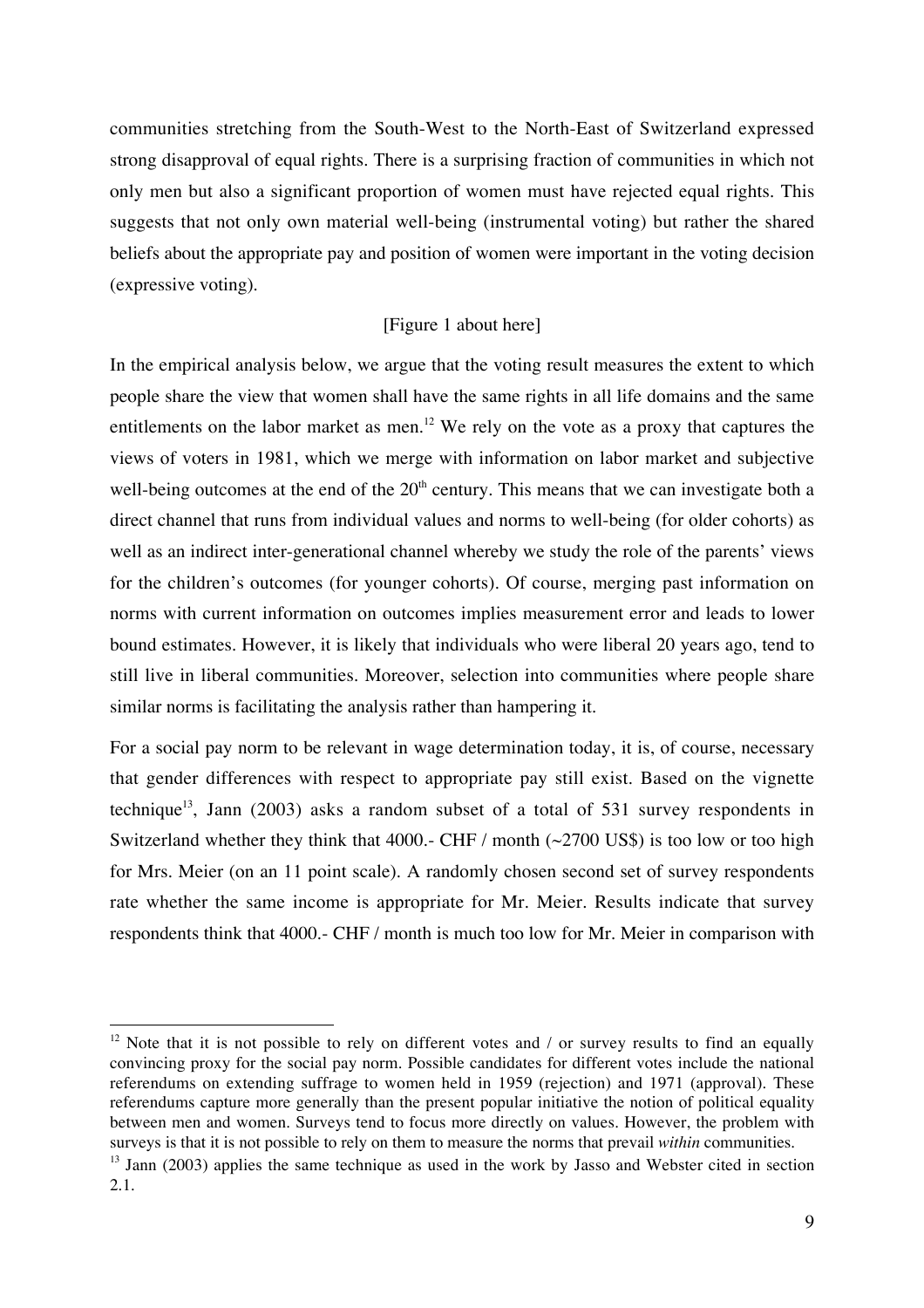Mrs. Meier. Thus, there is still compelling evidence for gender specific differences in appropriate pay today.14

# **4 Norms on Appropriate Pay and the Gender Wage Gap**

Social norms about women's role on the labor market and shared beliefs about their appropriate salaries are expected to be important determinants of actual wages. We study this claim based on our proxy measure for equal rights and a large data set about individuals' labor market outcomes. We rely on all available waves of the Swiss Labor Force Survey (SLFS). This rotating panel survey started in 1991. Interviews are conducted each year in spring. The information gathered is primarily used to generate up-to-date information on the state of the Swiss labor market. Since the SLFS contains information on the community of residence, we can merge information on the fraction of voters that approved the equal rights amendment in 1981. In total, there are 2896 communities in Switzerland ranging in size from a few 100 inhabitants up to more than 300,000 inhabitants.

The analysis concentrates on all observations with valid information on income, contractual hours of work, and additional information concerning human capital and demographic information. This yields a total of 117,878 observations covering 73,526 individuals living in 2,498 different communities.

Figure 2 presents a kernel regression of the log of the hourly rate of pay on approval of equal rights.<sup>15</sup> There are two striking features in this figure. First, wages of women tend to be much lower than wages of men. Second, there is a very strong increase in the wage rate of women in line with approval of equal rights. In contrast, the wage rate of men is much less sensitive to the voting outcome. This is consistent with women asking for much less than men (or vice versa) in conservative communities and women asking for not much less than men in liberal communities.

Table 1 presents additional descriptive evidence on the relevance of gender specific norms regarding the labor market position of women compared to men. In addition to the log of the hourly rate of pay, we concentrate on three labor market outcomes: years of schooling, years of actual experience, and years of tenure with the current employer. Actual experience is

 $14$  Previous research shows that the ratio of the earnings of women relative to men is lowest in Switzerland in comparison with the U.S. and six other OECD countries (Blau and Kahn 1992). The unexplained component of the wage differential is especially high for workers with low education (Bonjour and Gerfin 2001). Flückiger and Ramirez (2000) analyze the changes in the wage structure between women and men between 1994 and 1996.

<sup>&</sup>lt;sup>15</sup> We use a gaussian kernel with default bandwidth in kernreg1.ado for STATA.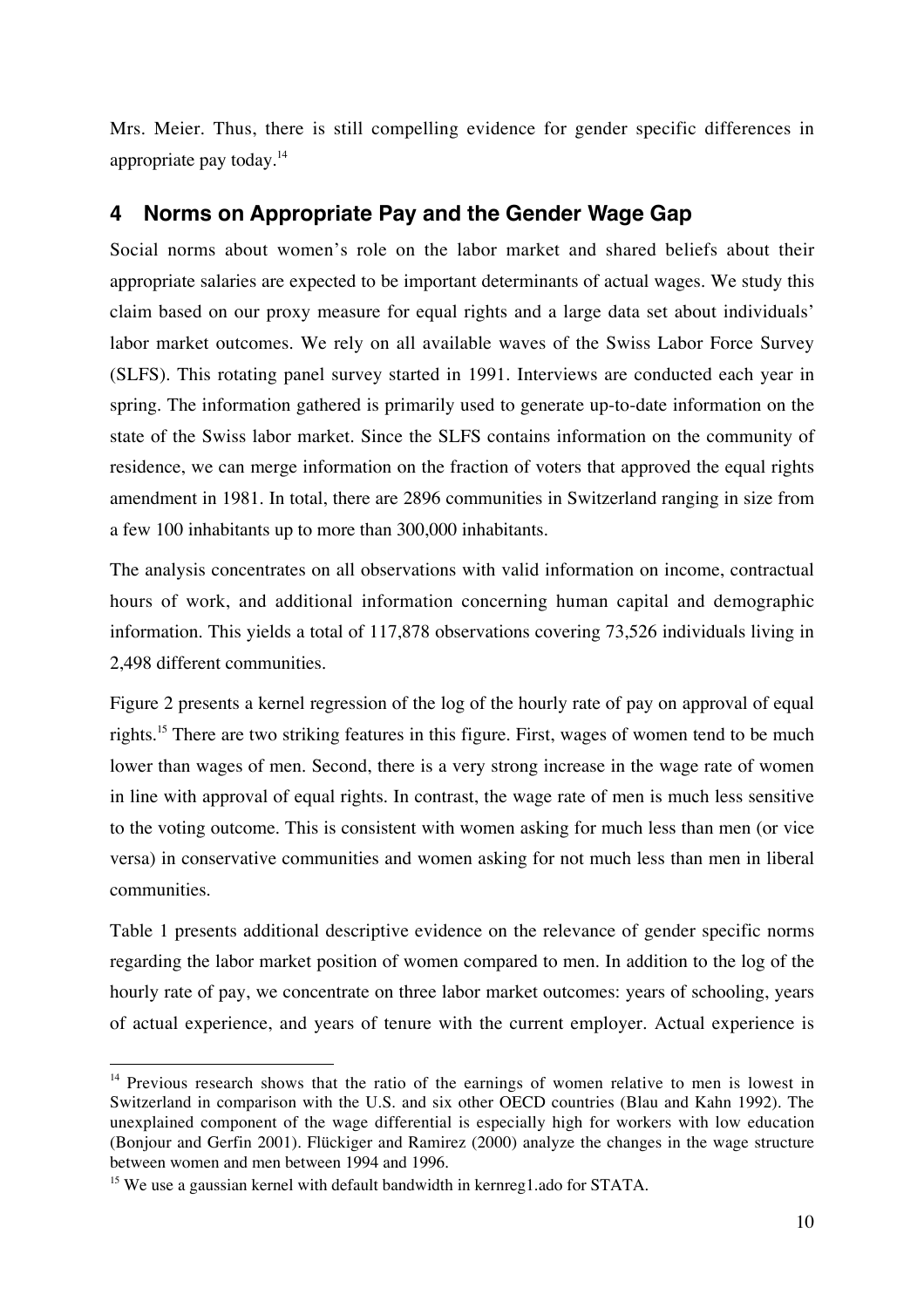defined in the SLFS as the duration of employment since the last interruption that lasted longer than 6 months. It is crucial to measure actual experience since this human capital input measure reflects more adequately than potential experience (i.e. age minus time spent in education) the differential attachment to the labor market between women and men.

## [Table 1 about here]

The first two columns in table 1 report gender differences in the weighted mean of the log of the hourly rate of pay.<sup>16</sup> Women that live in communities with approval rates below average  $\left($  <60%) earn 30 % (=(exp(-.349)-1)\*100) less than men. The corresponding gender wage gap is 24% in communities with approval of equal rights above average  $($ >60%). Thus, regional differences in approval of equal rights are correlated statistically and economically significantly with the gender wage differential. The higher the proportion of people voting in favor of equal rights in 1981, the lower is the wage gap between women and men in our sample from 1991-2003. Columns 3 to 8 in table 1 perform a similar analysis for years of schooling, years of work experience, and years of tenure. The idea is that in communities that hold the view that women should earn equal pay for equal work, women may have stronger incentives to invest in human capital. The descriptive evidence in table 1 weakly suggests that women tend to have a smaller educational disadvantage compared to men in communities with approval rates exceeding 60%. With respect to work experience, we find that women have 8 years less actual experience than men in conservative communities. The corresponding figure in liberal communities is only 6 years. Interestingly, this result does not originate primarily from higher investment of women in work experience but also from weaker investment of men in liberal communities. The last outcome, years of tenure with the current employer, is studied in columns 7 and 8. We find that women tend to have shorter tenure proxying investments in specific human capital than men and that this disadvantage tends to be much lower in liberal areas than in conservative areas. In contrast to the results for work experience, we find here that this effect originates primarily from differences in women's investments in specific human capital.

Table 2 performs the same difference-in-differences analysis in a regression setting. All regressions control for nationality, marital status, part-time status, canton of residence effects, and time-effects. In addition, results for the wage rate include years of schooling, years of work experience (and its square), and years of tenure (and its square) as control variables (see

<sup>&</sup>lt;sup>16</sup> We use the inverse of the sampling probability as weights because some waves of the SLFS tend to over-sample specific areas of Switzerland. Weighting effectively ensures that the results are representative at the national level.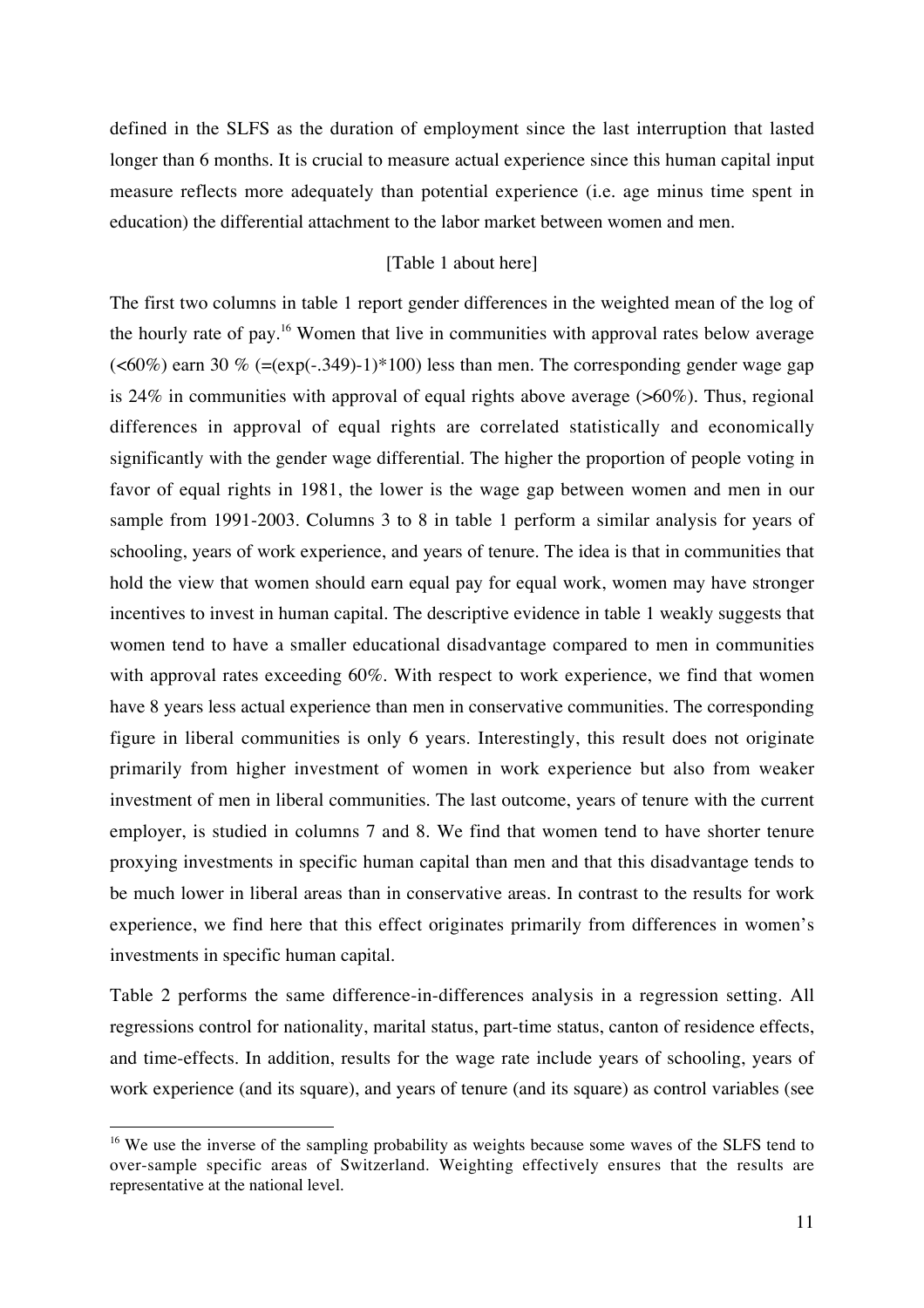table A.1 in the appendix for results regarding the control variables). Robust standard errors are reported adjusted for clustering within communities. The fraction approving of equal rights is standardized, i.e. demeaned and divided by the standard deviation. Thus, the coefficient for "Female" in column 1 of table 2 measures the gender wage differential in the community with average approval of equal rights (60 %) and the coefficient for "Approval of equal rights" gives the change in the log of the hourly rate of pay associated with an increase by one standard deviation (8 %) for men. Results show that in the mean community there is a gender wage gap of about 13 %. Wages for men are about 3.5 % higher in communities with a one standard deviation higher approval of equal rights.<sup>17</sup> This may be due to the fact that approval of equal rights is low in rural areas (with relatively lower wages) and high in cities (with relatively higher wages). The interaction term "Female \* approval of equal rights" indicates that the wage rate of women tends to increase even more than for men in line with approval of equal rights. The coefficient is strongly significant in the statistical sense. More importantly, the result indicates that the gender wage gap at the mean narrows by as much as one fifth due to an increase by one standard deviation in the approval of equal pay for equal work.18

## [Table 2 about here]

The second column in table 2 reports results for years of schooling. In contrast to the descriptive evidence in table 1, we do not find a significant correlation of the gender gap in schooling with the approval of equal rights. However, for both work experience and tenure with the current employer, we find a significant and quantitatively important reduction in the female disadvantage associated with higher approval of equal rights. Results suggest that up to one sixth or .86 years (.39 years) of the average difference in work experience (tenure) of 4.83 years (2.16 years) between women and men disappears due to a one standard deviation increase in the approval of equal rights. In contrast to results for wages, there are no regional differences in work experience and tenure for men (coefficient for "Approval of equal rights").

It is interesting to compare the full narrowing of the gender wage gap across regions (when no productivity characteristics are taken into account) with the extent the gender wage gap narrows controlling for human capital, experience and tenure. In an unconditional regression of the wage rate on canton effects and time effects (not shown), we find that the gender wage

<sup>&</sup>lt;sup>17</sup> This result is conditional on potential regional differences in schooling, work experience, and tenure.

 $18$  Differences in prices across communities do not invalidate this conclusion since prices are identical for women and men across communities.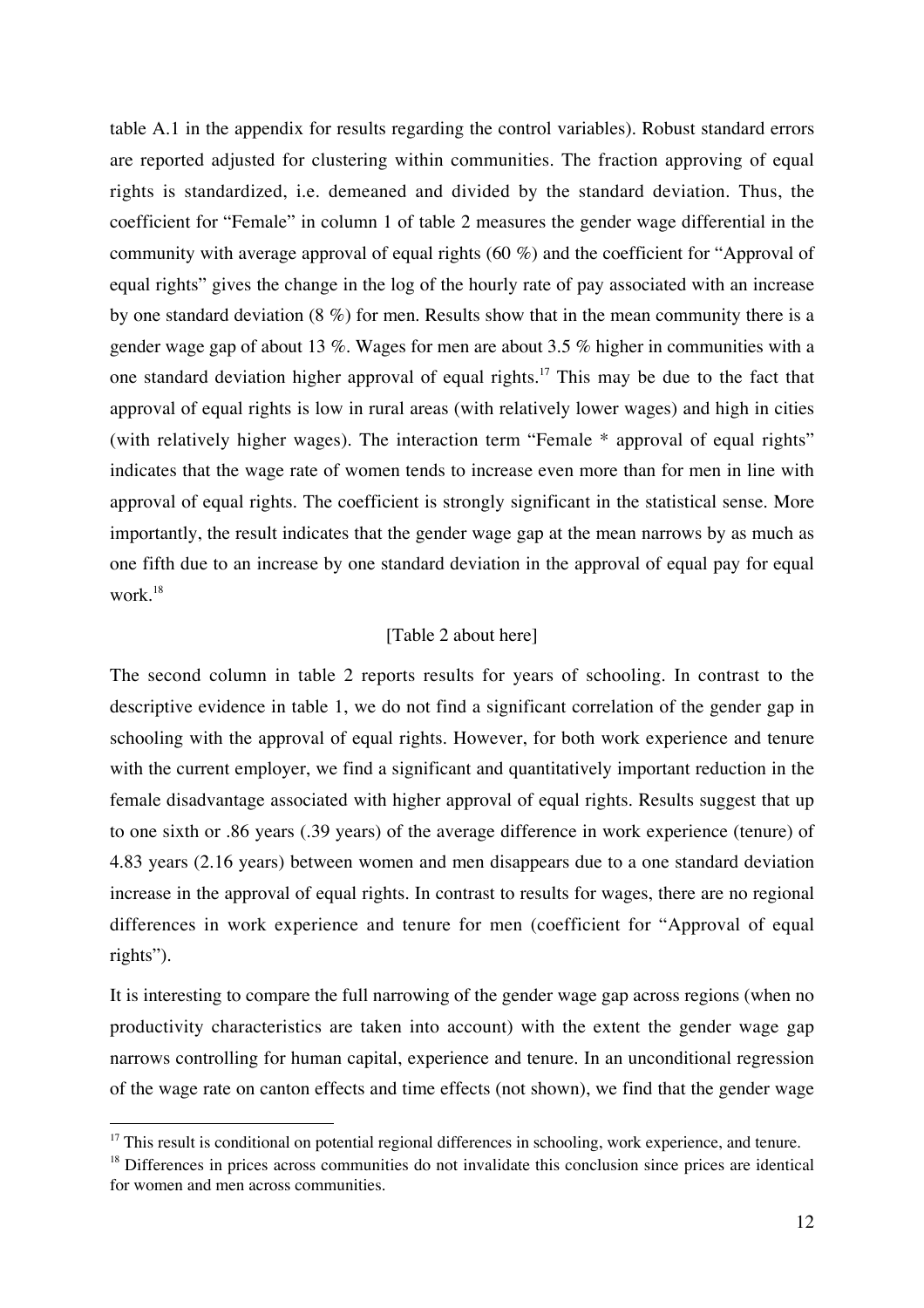gap narrows by 4.9 percentage points. In contrast, the first column in table 2 shows that, conditional on observed characteristics, the gender wage gap narrows by 2.4 percentage points due to an increase by one standard deviation in the approval rate. The total effect is thus about twice as strong as the conditional effect. This suggests that the social norm that women should earn as much as men may lead to an indirect increase in the wage rate (via gender differences in human capital investment) in about the same order of magnitude as the direct effect of this belief on wages (via gender differences in bargaining behavior).

Table 3 investigates the result for wages in four sub-samples. The first analysis contrasts cohorts born before 1960 who presumably voted in 1981 and cohorts born after 1960 who were not allowed to vote in  $1981<sup>19</sup>$ . This split of the sample allows studying the intergenerational transmission of social norms. People in the younger cohorts have not directly affected the voting outcome. For them, we capture only the effect of being raised in a liberal community as opposed to being raised in a conservative community. At first glance it seems that in younger cohorts there are smaller norm effects than in older cohorts.<sup>20</sup> The interaction term "Female \* approval of equal rights" is much smaller in younger cohorts than in older cohorts. However, in relation to the gender wage gap in the average community, the norm effect is of the same relative magnitude across cohorts. A one standard deviation increase in the approval of equal rights is estimated to decrease the gender wage gap by one sixth. This suggests that social norms regarding appropriate pay of women compared to men are also relevant in cohorts that have entered the labor market only recently and matter even to the same relative extent.

The second comparison distinguishes the private sector from the public sector (education and public administration). Comparing these two sectors is motivated by the fact that wage bargaining is less common in the public sector and that the public sector was covered by legislation writing down the equality of pay between men and women as early as 1977.<sup>21</sup> In contrast, it proved to be very difficult to actually substantiate the claim that equal pay for equal work was violated in the private sector. First, in comparison with the public sector, it is less common in the private sector that women and men work the same jobs. Second, in the

<sup>&</sup>lt;sup>19</sup> The minimum age for voting at the national level was 20 in 1981.

 $20$  Alternatively, it is likely that individuals who were relatively old in 1981 are more likely to still be living in the same community than younger individuals. Thus, the voting proxy for the social norms regarding the position of women on the labor market may be better for older cohorts than for younger cohorts.

 $21$  On October 12, 1977, the Swiss federal court ruled that female teachers in the canton of Neuchâtel have to be admitted to the same salary level as their male colleagues.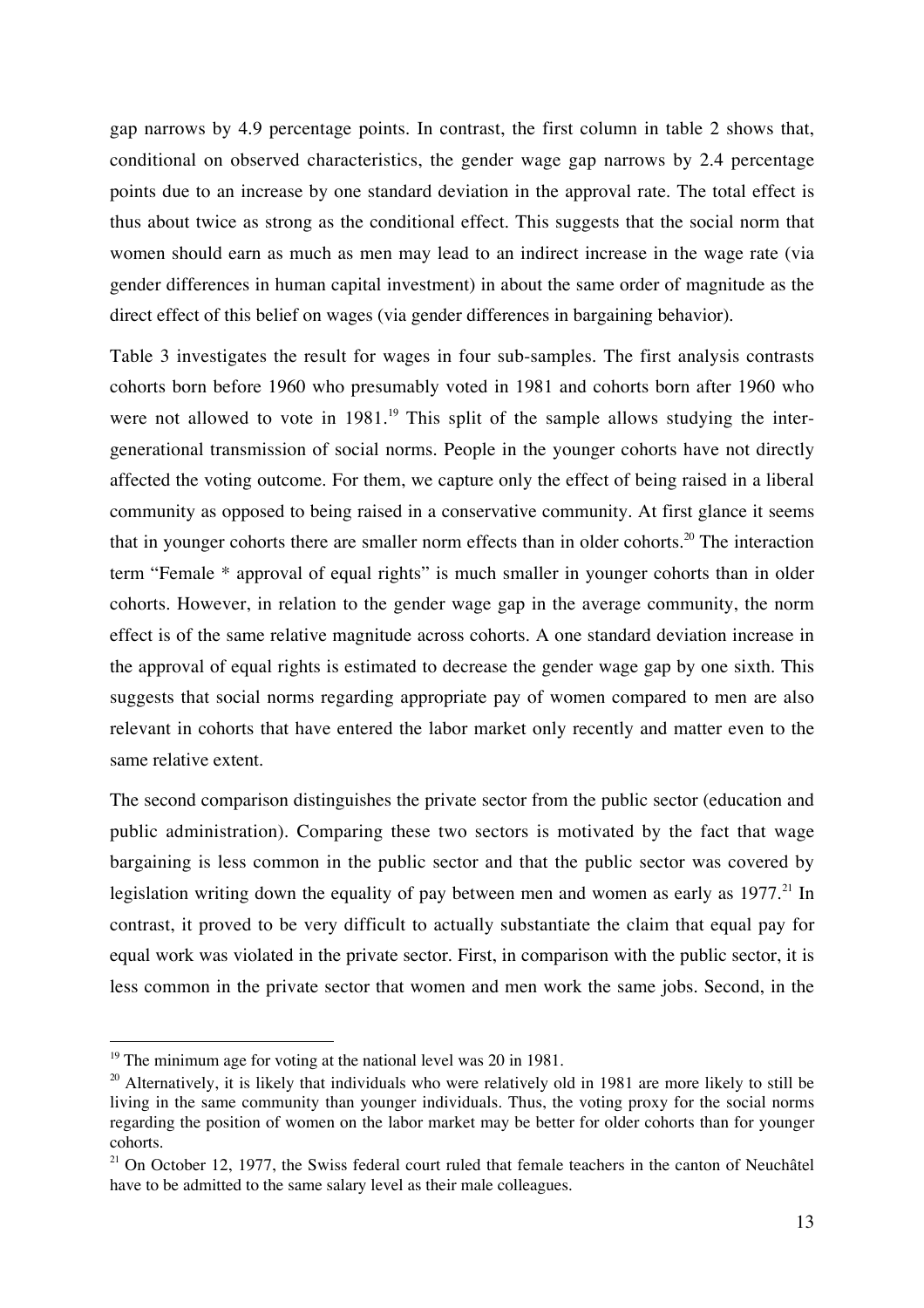public sector, salary levels are public knowledge whereas in the private sector the wage policy is kept secret more often.

Results for the private sector indicate that the gender wage gap in the average community amounts almost 14% and that the gender wage gap is lower in communities that have voted more strongly in favor of the equal rights amendment (column 3 in table 4). In contrast, the gender wage gap in the public sector is much smaller (about 6.1 %) and this gap is independent of approval of equal rights. This result is in line with standardized compensation rules and legislation equalizing relative pay between women and men across communities irrespective of the prevailing social pay norm. $^{22}$ 

In sum, this section shows that there are not only strong differences in labor market outcomes between women and men on average but also that the female disadvantage tends to be lower in communities that have voted more in favor of an equal rights amendment to the Swiss constitution in 1981. Specifically, the gender wage gap is significantly smaller in more liberal communities. If differences in outcomes actually reflect causal effects of social norms on economic well-being, why do not all women move to liberal areas? There are two possibilities. First, we argue that the respective social norms are internalized, learnt by the individuals during the formative years at home or at school. It is not possible to get rid of such views just by moving. This implies that even if women did move to more liberal areas, we should not see that objective measures of well-being improve. Second, it is not clear how the individual perceives her or his own situation on the labor market. If the internalized norm prescribes that women will have lower moral entitlements on the labor market, women who share this norm and experience the implications of this norm might not be worse off than women who do not share this norm and hold positions which are more equal to men's positions.

# **5 Norms on Appropriate Pay and Subjective Well-Being**

Subjective measures of people's well-being offer a complementary possibility to study the consequences of social norms about women's role on the labor market. Moreover, information about subjective well-being helps to assess the validity of competing alternative

 $22$  The fact that women are paid less than men on average in the public sector suggests that unmeasured productive characteristics are important. However, note that while unobserved heterogeneity may rationalize the main result in table 2 by way of sorting of less productive women into more conservative areas, such a story is at odds with the differences across sectors observed here. If women are indeed less productive than men in conservative areas, we would expect to see this effect both in the private and in the public sector.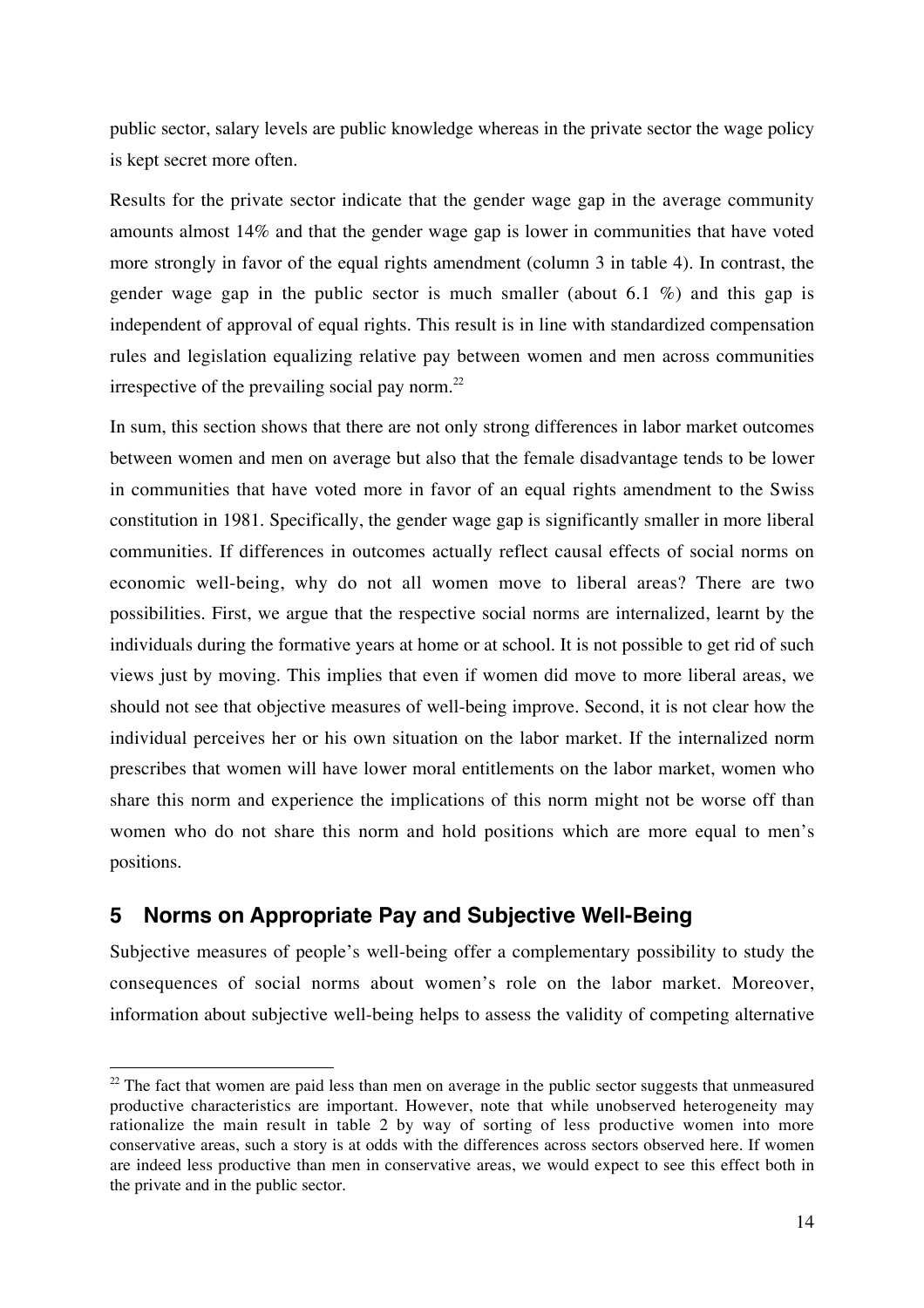explanations. Most important in the current setting is the question whether our variable in fact proxies shared norms about appropriate salaries for women rather than some active discrimination in traditional communities that makes for the large gender wage gap in these areas.

Subjective well-being is captured by measures of reported happiness, satisfaction with life, or satisfaction with particular life domains like one's job. These measures of reported subjective well-being passed a series of validation exercises and seem to significantly correlate with true positive inner feelings (see Frey and Stutzer 2002a,b for introductions to the economics of happiness and references to the validation literature). Thus measures of reported subjective well-being offer new opportunities to understand the effect of social norms on individual well-being.<sup>23</sup> Moreover, they allow a direct empirical analysis of two related issues:

First, in the context of discrimination, it is misleading to only look at the outcomes in order to make welfare judgments. It is most likely that discrimination per se, i.e. how women are treated, has negative effects on women's subjective well-being. $^{24}$ 

Second, subjective well-being may be affected by reference standards. According to standard economics, income enters individuals' utility function in an absolute sense. Consistent with the important role of standards of appropriate salaries in negotiation behavior, reference standards, however, also affect the subjective evaluation of labor market outcomes. People judge their situation relative to their aspirations or some reference standard and it is the discrepancy between this reference standard and the actual outcome that determines people's subjective well-being. In a direct test of this concept of relative utility, higher income aspirations are related to lower life satisfaction ceteris paribus (Stutzer 2004).<sup>25</sup> Norms prescribing females' wages to be lower then men's wages can thus be expected to positively affect women's subjective well-being because their lower salary standards reduce the gap between expected and actual income (Clark 1997). This mechanism could explain the finding mentioned in the introduction that women do not report lower subjective well-being than men in most countries despite persistent gender wage gaps.

 $^{23}$  In a previous study, the role of the social norm to live off one's income in unemployed people's life satisfaction has been analyzed. It has been found that the stronger the social norm to work the less satisfied unemployed people are with their life (Stutzer and Lalive 2004).

 $24$  This can be understood as procedural disutility (see Frey et al. 2004 for the concept of procedural utility) that affects women's well-being beyond narrow economic outcomes such as wages.

 $25$  In a study of 5,000 British workers, Clark and Oswald (1996) formed the reference income as the average income of persons with the same labor market characteristics. They conclude that the higher the income of the reference group, the less satisfied people are with their job.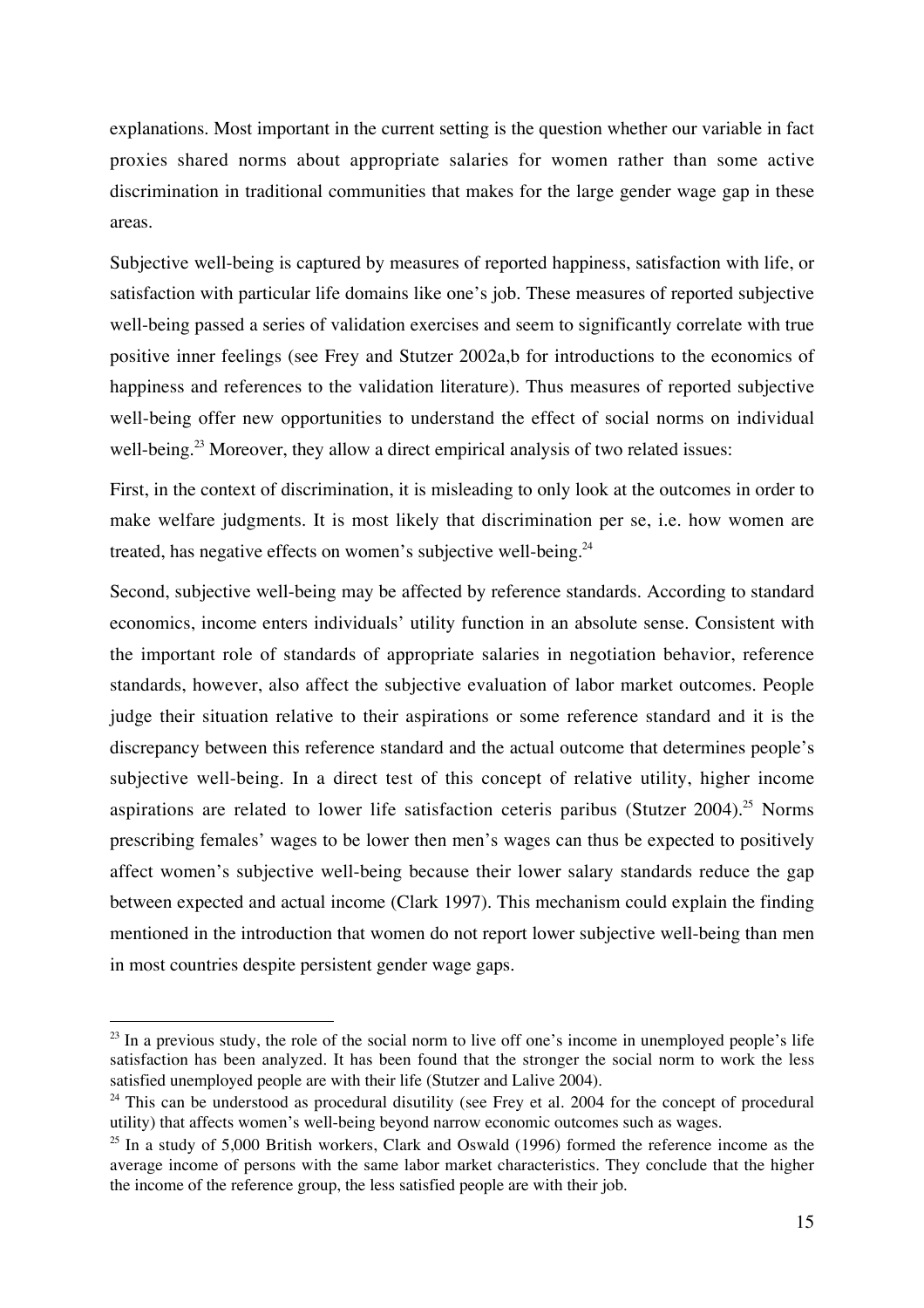We approach the question with a second data set: the Swiss Household Panel (SHP). We use the first three available waves from 1999 to 2001. The SHP is a representative survey for Switzerland and contains roughly 7,000 individual observations per wave from roughly 1,000 different communities. In addition to standard socio-economic characteristics, it includes a question about job satisfaction in 1999, a question about satisfaction with life in the years 2000 and 2001, as well as questions about perceived general and individual penalization by the opposite sex in the years 2000 and 2001. The concrete question wording is as follows:

- *In general, how satisfied are you with your life if 0 means "not at all satisfied" and 10 means "completely satisfied"?*
- *On a scale from 0 "not at all satisfied" to 10 "completely satisfied" can you indicate your degree of satisfaction for your job generally?*
- *Do you have the feeling that in Switzerland women are penalized compared with men in certain areas, if 0 means "not at all penalized" and 10 "strongly penalized"?*
- *Do you, in your everyday life, feel penalized compared with the opposite sex, if 0 means "not at all penalized" and 10 "strongly penalized"?*

Answers to these questions are merged with data on the approval of equal rights at the community level.

We assess the possible correlations between our proxy measure for social norms about women's role on the labor market and their subjective well-being in two steps. In a descriptive analysis (presented in table 4), raw correlations are assessed. They include potentially important correlated variation in individual socio-demographic characteristics such as education. Partial correlations are shown in table 5.

We first discuss the results for reported satisfaction with life based on a sample of salaried women and men. Descriptive statistics indicate that there is no significant difference in life satisfaction between women and men in communities where a large fraction of the citizenry approved the equal rights amendment (approval rate  $> 60\%$ ). In contrast, women are significantly more satisfied with their lives than men in conservative communities (approval rate < 60%). This results in a negative difference-in-differences estimation for being a women living in a high approval rather than in a low approval community. In table 5, these findings are replicated in a multiple regression controlling for a large number of individual characteristics (the full estimation results are presented in table A.2 in the appendix). Robust standard errors are reported adjusted for clustering within communities. Like in the previous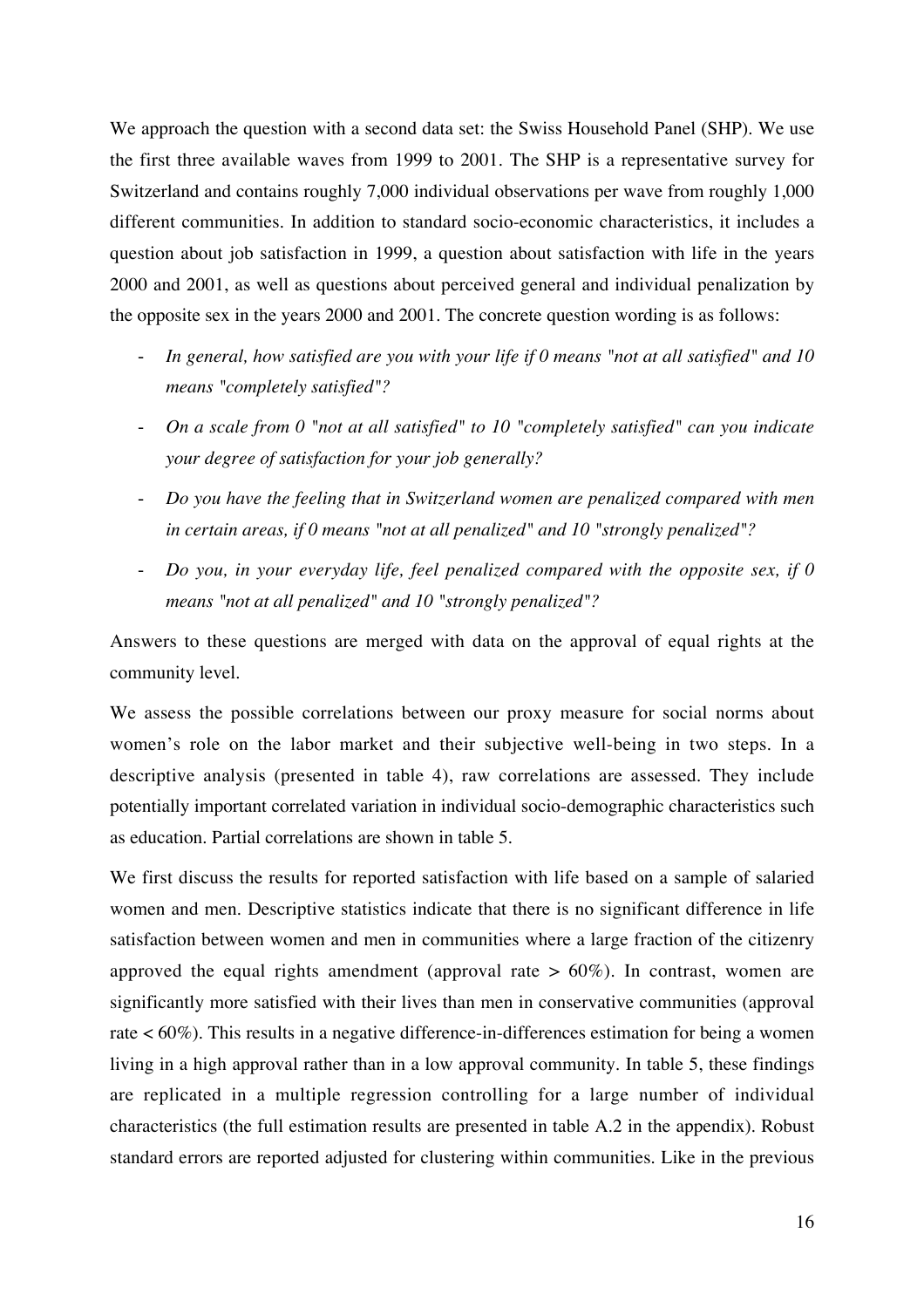sub-section, the variable measuring the approval of equal rights is standardized to mean zero and standard deviation 1. Results show that employed women, on average, are more satisfied than men, reporting a 0.15 higher score of subjective well-being than employed men.<sup>26</sup> The coefficient for "Approval of equal rights" indicates that salaried men are equally satisfied with their life across communities independent of differences in the social norms for women's role on the labor market. However, as captured by the interaction term "Female \* approval of equal rights ", employed women are statistically significantly less satisfied with their life in communities where a larger fraction of the population approved equal rights. If the approval rate is increased from one standard deviation below the mean to one standard deviation above the mean, average life satisfaction is reduced by 0.19 units on the 10-point scale. This is a large negative effect equivalent to having an incomplete compulsory school education rather than an apprenticeship or equal to one seventh of the negative effect of unemployment on life satisfaction.<sup>27</sup>

## [Table 4 and 5 about here]

This result runs contrary to an interpretation of the wage results in the previous section in terms of discrimination in traditional communities. It is important to note that earned labor income is not included in the estimation function and thus the correlation between the norm proxy and life satisfaction does not capture a possible trade-off between living in a liberal community (with for some reason low quality of life) and earning a higher salary.

Before we provide possible interpretations of the findings for the gender wage gap and the life satisfaction gap in more and less liberal communities, we present additional results for women's and men's subjective evaluation of their living situation. As in previous studies, we find higher job satisfaction for women than for men (coefficient for "Female"=0.16). However, we have too small a sample to statistically precisely estimate a partial correlation between the approval of equal rights and regional variation in job satisfaction. So far a negative coefficient for the interaction variable is estimated that is of similar magnitude (absolute and relative to the gender gap) as the coefficient in the life satisfaction equation.

Tables 4 and 5 include two questions about people's perception of gender discrimination. Contrary to the evidence about the gender wage gap, which is smaller in communities where equal rights have been broadly approved than where there was a lot of opposition, women feel more penalized in more liberal communities than in traditional communities. This result is

<sup>&</sup>lt;sup>26</sup> The gender effect is measured at the sample mean of the variable capturing social pay norms.

 $27$  Estimation results including the partial correlation between unemployment and life satisfaction in the SHP can be obtained from the authors on request.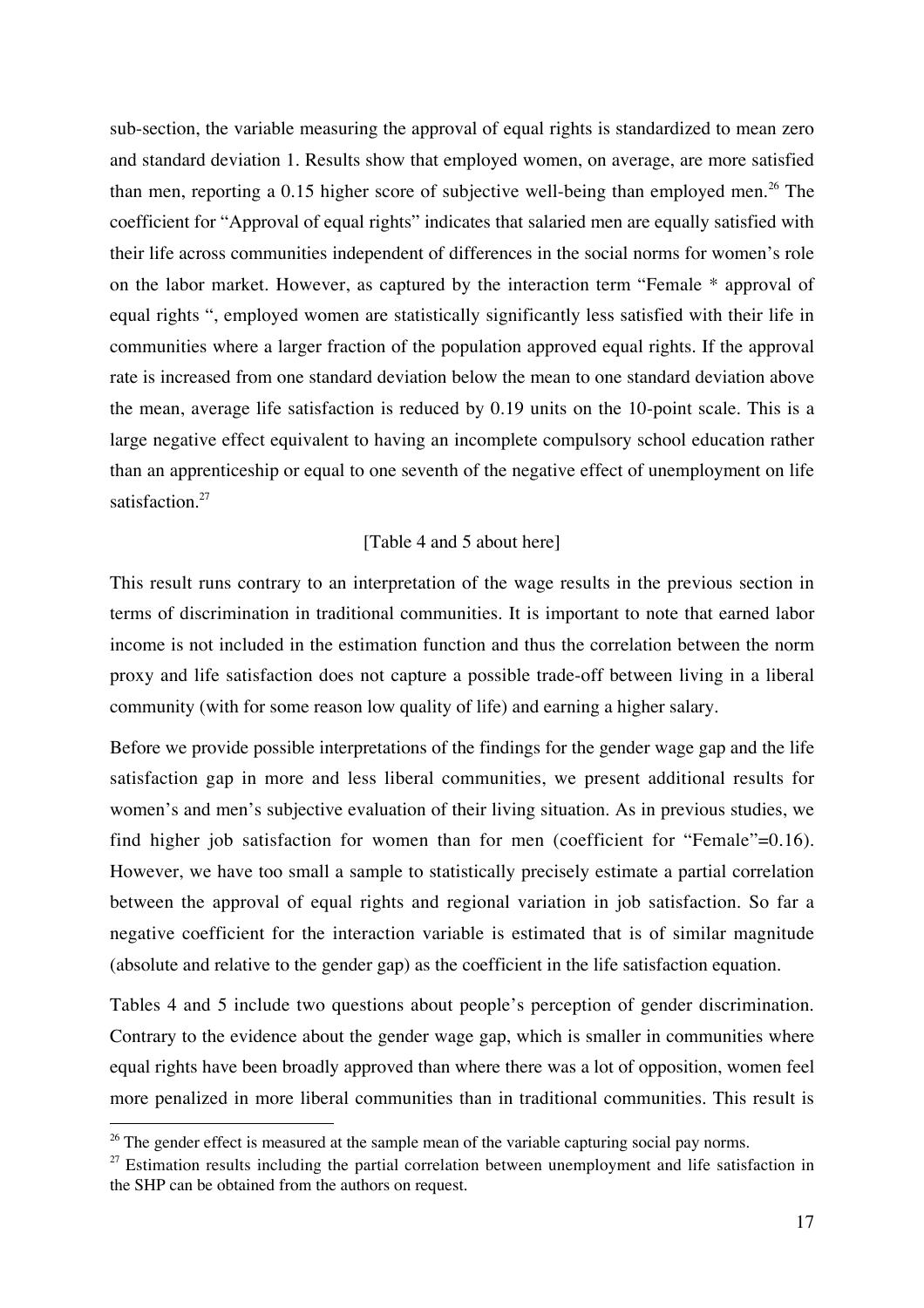found in the descriptive statistics as well as in the partial correlations. Moreover, it is found for the question whether people think that women are penalized in general as well as for the question about feeling personally penalized compared to the opposite sex. Not surprisingly, for both measures women report higher ratings of being penalized.

A useful unifying framework to understand our results is gender identity (Akerlof and Kranton 2000). Gender is one of the most important social categories. There exist strong gender specific behavioral prescriptions. As we argue in this paper, an important one for women is to be cooperative, selfless and modest. On the labor market, this is reflected in lower appropriate wages and reluctance in wage bargaining. Accordingly, utility not only reflects own outcomes (i.e. income) but also identity – that is, the extent to which individuals conform to the behavioral prescription of their gender. The identity framework makes predictions differently from the standard framework in at least two important respects. First, men and women behave differently, in our context, women ask for lower wages than men. Second, gender differences in outcomes need not reflect gender differences in utility.

In this paper, we provide evidence that (i) prescriptions about women's behavior on the labor market differ across space, (ii) outcomes vary in line with gender prescriptions – gender wage differences are lower in areas favoring prescriptions for equal pay, and (iii) self-reported subjective well-being not only depends on outcomes but also on prescriptions for equal pay. These results are in line with a framework stressing gender identity as the source of gender differences in outcomes and seemingly conflicting gender differences in well-being.

There are, of course, alternative explanations of the negative correlation between the approval of equal rights and women's satisfaction with life. First, women in liberal communities might just be the precursors of a movement that tries to change traditional norms about women's restricted role on the labor market. This "revolt" may have some gains in terms of higher salaries but might come at even higher costs due to social sanctions from traditional men and women. Second, it might well be that equalization at the work place has developed substantially in more liberal communities as reflected with regard to the lower gender wage gap. However, employed women may still have to carry most of the burden from housework. In fact, we find that women not participating on the labor market are not less satisfied with their life in more liberal communities (results not shown). This would indicate that women's emancipation is restricted to the office.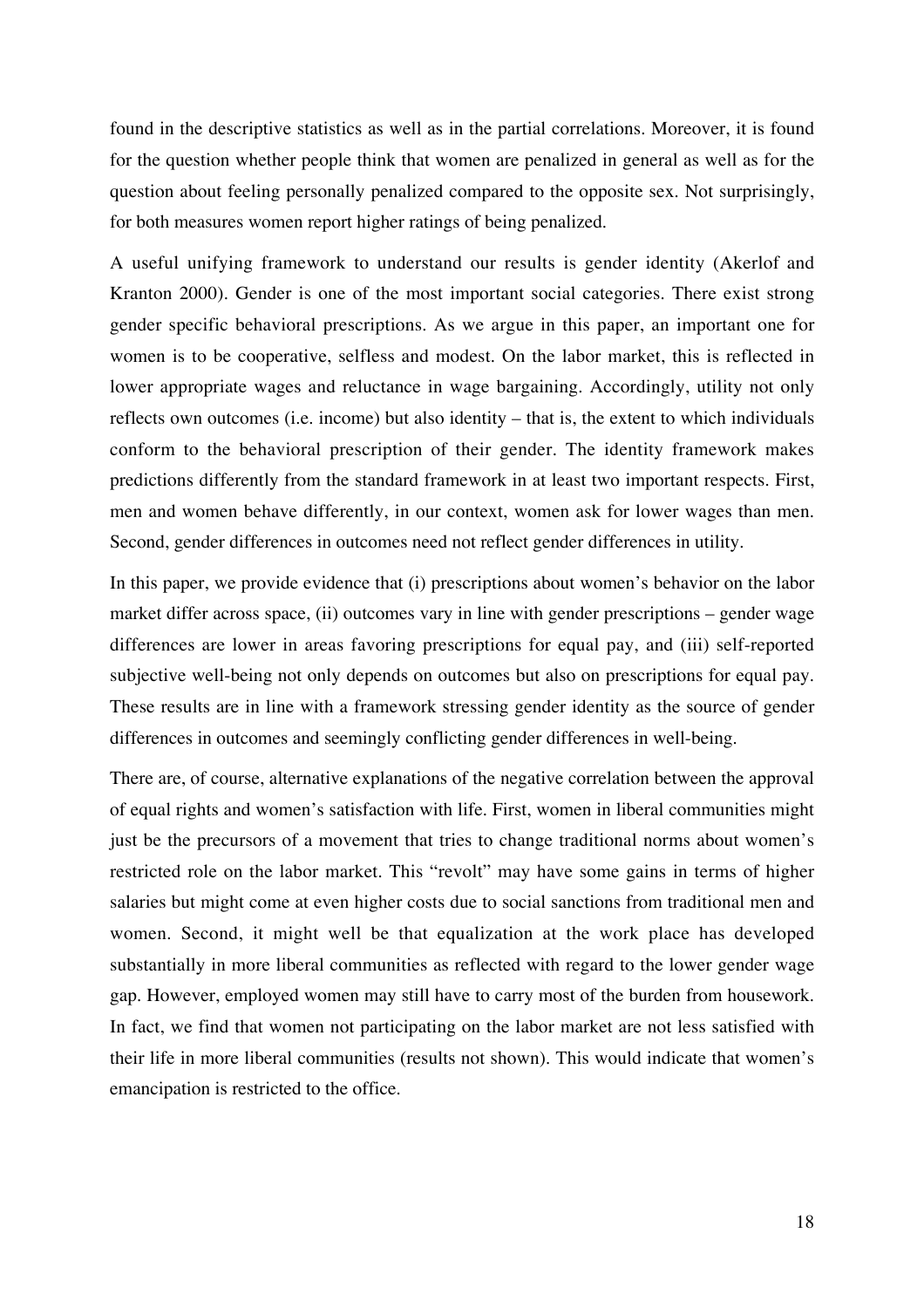## **6 Concluding Remarks**

It is well known that women earn less than men. However, women are not less satisfied with their jobs or with their life than men. This paper argues that the extent to which women and men believe that a woman's appropriate salary is equal to a man's salary may be important in understanding this puzzle. Historically, women and men tended to specialize in different areas of life with men being responsible for the income of the family and women being responsible for the well-being of the family.

This paper captures the extent to which such gender specific norms apply still today with the voting outcome regarding an equal rights amendment to the Swiss constitution in 1981. The approval rate for the equal rights amendment prescribing directly "equal pay for equal work" varies very strongly across communities. Thus, it is possible to assess the relevance of gender specific pay norms for the relative success of women and men on the labor market by linking the gender wage gap measured for the years 1991-2003 to the voting outcome. Results indicate that the gender wage gap at the mean narrows by as much as one fifth due to an increase in the approval of equal rights by one standard deviation. Moreover, there is no corresponding effect in the public sector, which applies standardized compensation rules and was covered by non-discriminatory legislation as early as 1977.

As wage differences may not capture the full extent to which women's lives are affected by gender specific pay norms and prescriptions about appropriate behavior on the labor market, we study self-reported subjective well-being for 2000/01. Results indicate that, in contrast to an explanation based on active discrimination, women in conservative areas (with strong disapproval of equal rights and a large gender wage gap) are more (not less) satisfied with their life than men. There is no corresponding difference between women and men in liberal areas. This result reinforces the interpretation based on gender specific identity with internalized norms regarding appropriate pay of women relative to men.

The explanation based on social norms of differential labor market success of women and men implies that changing the outcomes for women is a long lasting process. To understand the dynamics seems an interesting question for future research. Primarily, we shall address how anti-discrimination law affects women's behavior and well-being given their differently liberal views and how women's beliefs are affected themselves.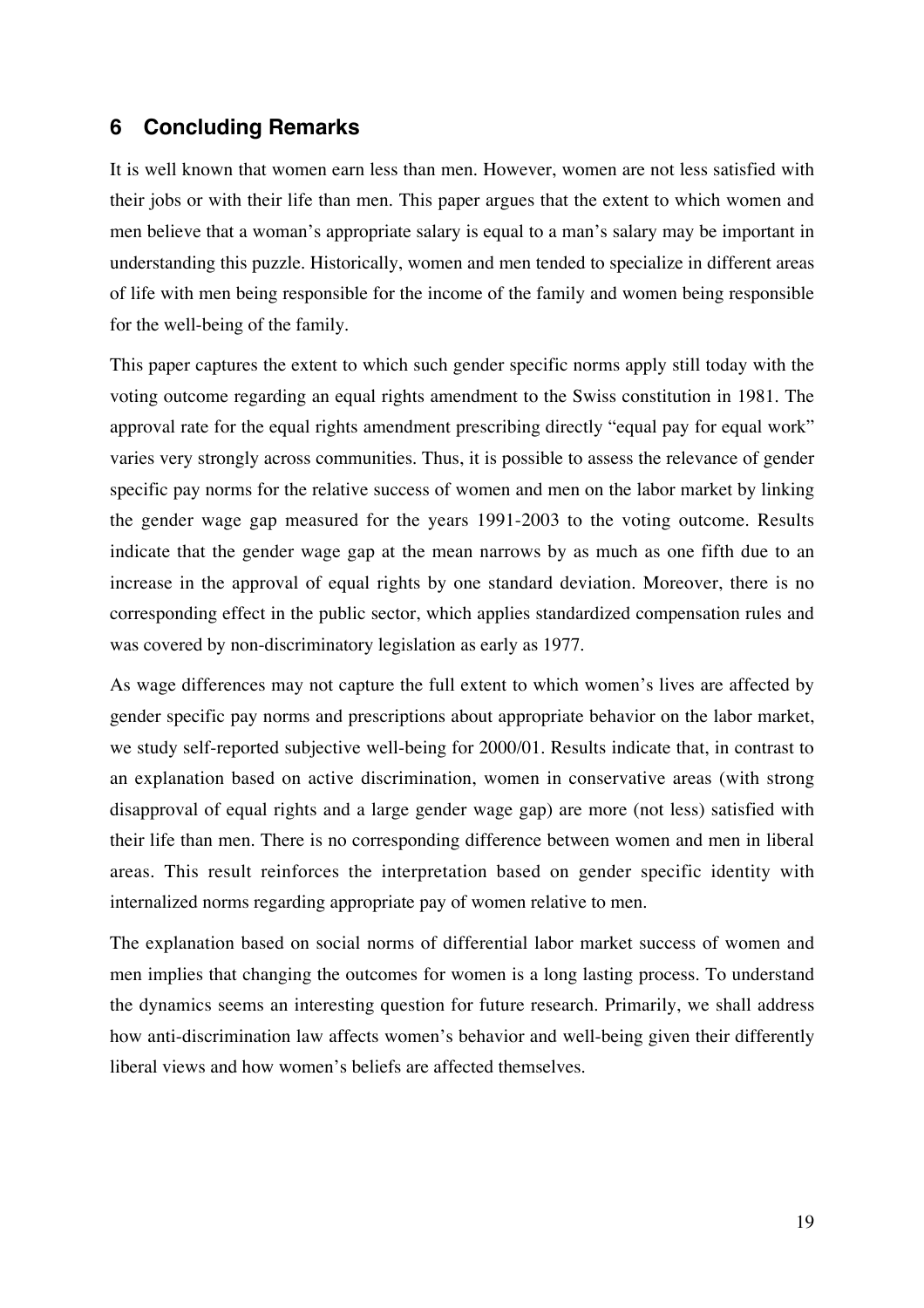### **References**

- Akerlof, George A. and Rachel E. Kranton (2000). Economics and Identity. *Quarterly Journal of Economics* 115(3): 715-753.
- Albrecht, James, Anders Bjorklund and Susan Vroman (2003). Is There a Glass Ceiling in Sweden? *Journal of Labor Economics* 21(1): 145-77.
- Altonii, Joseph G. und Rebecca M. Blank (1999). Race and Gender in the Labor Market. In: Orley Ashenfelter and David Card (eds). *Handbook of Labor Economics.* Volume 3C. Amsterdam; New York and Oxford: Elsevier Science, North-Holland: 3143-3259.
- Babcock, Linda and Laschever, Sara (2003). Women Don't Ask. Negotiation and the Gender Divide. Princeton: Princeton University Press.
- Bewley, Truman E. (1999). *Why Wages Don't Fall During a Recession.* Cambridge and London: Harvard University Press.
- Black, Sandra E. and Philip E. Strahan (2001). The Division of Spoils: Rent-Sharing and Discrimination in a Regulated Industry. *American Economic Review* 91(4): 814-31.
- Blau, Francine D. and Lawrence M. Kahn (1992). The Gender Earnings Gap: Learning from International Comparisons, *American Economic Review* 82(2), 533-538.
- Blau, Francine D. and Lawrence M. Kahn (2000). Gender Differences in Pay. *Journal of Economic Perspectives* 14(4): 75-99.
- Blau, Francine D. and Lawrence M. Kahn (2003). Understanding International Differences in the Gender Pay Gap. *Journal of Labor Economics* 21(1): 106-144.
- Bonjour, Dorothe and Michael Gerfin (2001). The Unequal Distribution of Unequal Pay An Empirical Analysis of the Gender Wage Gap in Switzerland. *Empirical Economics* 26(2): 407-428.
- Bylsma, Wayne H. and Brenda Major (1992). Two Routes to Eliminating Gender Differences in Personal Entitlement: Social Comparisons and Performance Evaluations. *Psychology of Women Quarterly* 16(2): 193-200.
- Bylsma, Wayne H. Brena Major (1994). Social Comparisons and Contentment: Exploring the Psychological Costs of the Gender Wage Gap. *Psychology of Women Quarterly* 18(2): 241-249.
- Callahan-Levy, Charlene M. and Lawrence A. Messe (1979). Sex Differences in the Allocation of Pay. *Journal of Personality and Social Psychology* 37(3): 433-446.
- Clark, Andrew E. (1997). Job Satisfaction and Gender: Why Are Women So Happy at Work? *Labour Economics* 4(4): 341-372.
- Clark, Andrew E. and Andrew J. Oswald (1996). Satisfaction and Comparison Income. *Journal of Public Economics* 61(3): 359-81.
- Davenport, Herbert J. (1919). Wage Theory and Theories. *Quarterly Journal of Economics* 33(2): 256-297.
- Fehr, Ernst and Gächter, Simon (2000). Fairness and Retaliation: The Economics of Reciprocity. *Journal of Economic Perspectives* 14(3): 159-181.
- Flückiger, Yves and José Ramirez (2000). Auf dem Weg zur Lohngleichheit? Bern: Eidgenössisches Büro für die Gleichstellung für Mann und Frau.
- Frey, Bruno S. and Alois Stutzer (2002a). *Happiness and Economics: How the Economy and Institutions Affect Human Well-Being.* Princeton: Princeton University Press.
- Frey, Bruno S. and Alois Stutzer (2002b). What Can Economists Learn from Happiness Research? *Journal of Economic Literature* 40(2): 402-435.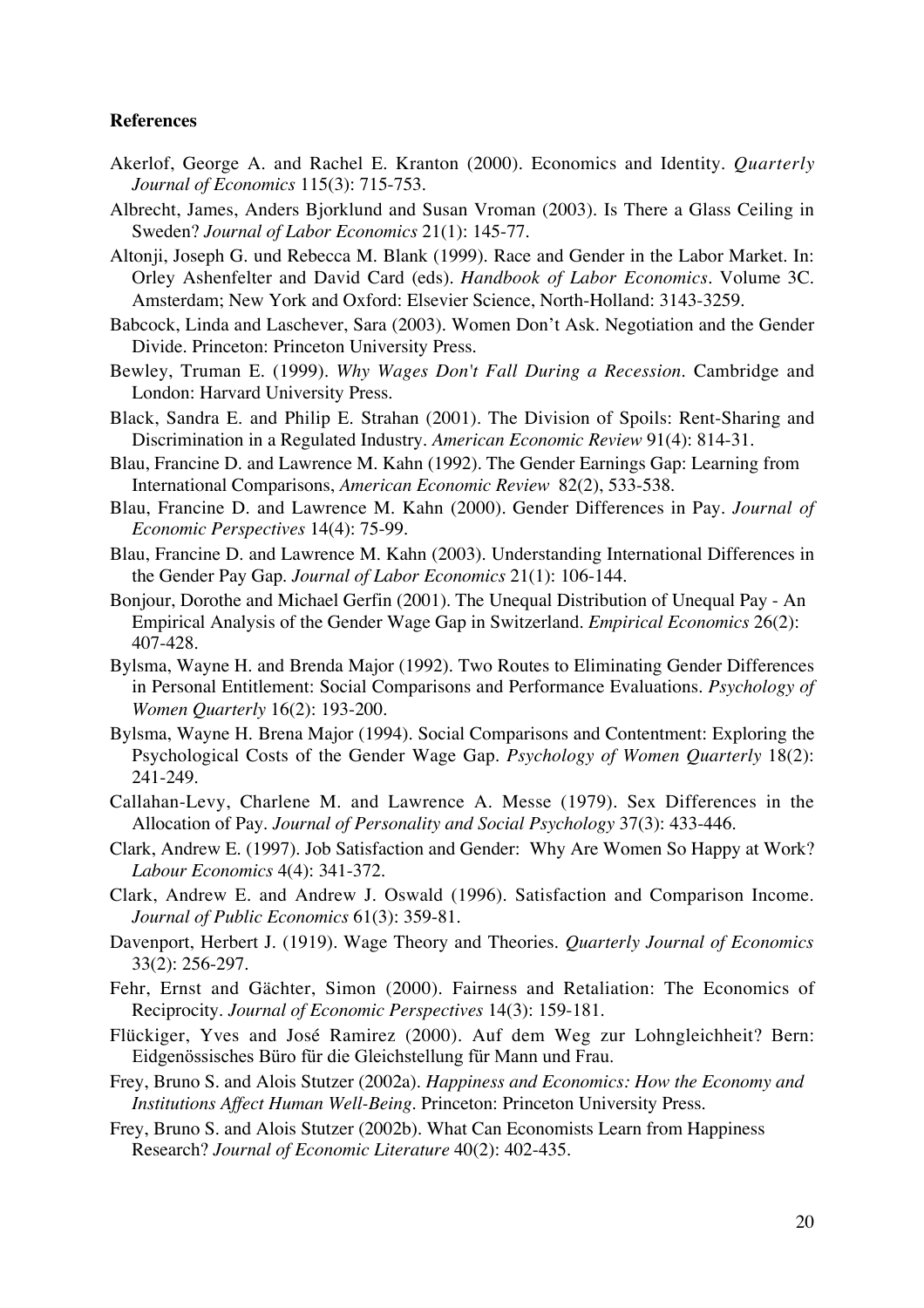- Frey, Bruno S., Matthias Benz and Alois Stutzer (2004). Procedural Utility: Not Only What, but also How Matters. Forthcoming in *Journal of Institutional and Theoretical Economics*.
- Gneezy, Uri and Aldo Rustichini (2002). Gender and Competition at a Young Age. Working Paper, GSB Chicago.
- Jann, Ben (2003). Lohngerechtigkeit und Geschlechterdiskriminierung: Experimentelle Evidenz. Mimeo, ETH Zurich.
- Jasso, Guillermina and Murray Webster Jr. (1997). Double Standards in Just Earnings for Male and Female Workers. *Social Psychology Quarterly* 60(1): 66-78.
- Kahneman, Daniel and Amos Tversky (1979). Prospect Theory: An Analysis of Decision under Risk. *Econometrica* 47(2): 263-291.
- Major, Brenda, Dean B. McFarlin and Diana Gagnon (1984). Overworked and Underpaid: On the Nature of Gender Differences in Personal Entitlement. *Journal of Personality and Social Psychology* 47(6): 1399-1412.
- Reis, Hans (1988). Die Lohndifferenzen zwischen Männern und Frauen in der Schweiz. Bern: Peter Lang.
- Riley, Hannah and Kathleen L. McGinn (2002). When Does Gender Matter in Negotiation? John F. Kennedy School of Government, Harvard University, Faculty Research Working Paper No. 36.
- Säve-Söderbergh, Jenny (2003). Are Women Asking for Low Wages? Individual Wage Bargaining and Gender Wage Differentials. Working Paper, Stockholm University.
- Solnick, Sara J. (2001). Gender Differences in the Ultimatum Game. *Economic Inquiry* 39(2): 189-200.
- Sousa-Poza, Alfonso and Andrés A. Sousa-Poza (2000). Taking Another Look at the Gender/Job-Satisfaction Paradox. *Kyklos* 53(2): 135-152.
- Stanley, T. D. and Stephen B. Jarrell (1998). Gender Wage Discrimination Bias? A Metaregression Analysis. *Journal of Human Resources* 33(4): 947-73.
- Stuhlmacher, Alice F. and Amy E. Walters (1999). Gender Differences in Negotiation Outcome: A Meta-Analysis. *Personnel Psychology* 52(3): 653-677.
- Stutzer, Alois (2004). The Role of Income Aspirations in Individual Happiness. Forthcoming in the *Journal of Economic Behavior and Organization*.
- Stutzer, Alois and Rafael Lalive (2004). The Role of Social Work Norms in Job Searching and Subjective Well-Being. Forthcoming in the *Journal of the European Economic Association*.
- Wade, Mary E. (2001). Women and Salary Negotiation: The Costs of Self-Advocacy. *Psychology of Women Quarterly* 25(1): 65-76.
- Webb, Sidney (1891). The Alleged Differences in the Wages Paid to Men and to Women for Similar Work. *Economic Journal* 1(4): 635-662.
- Weichselbaumer Doris and Rudolf Winter-Ebmer (2003). A Meta-Analysis of the International Gender Wage Gap. IZA Discussion Paper No. 906, Bonn.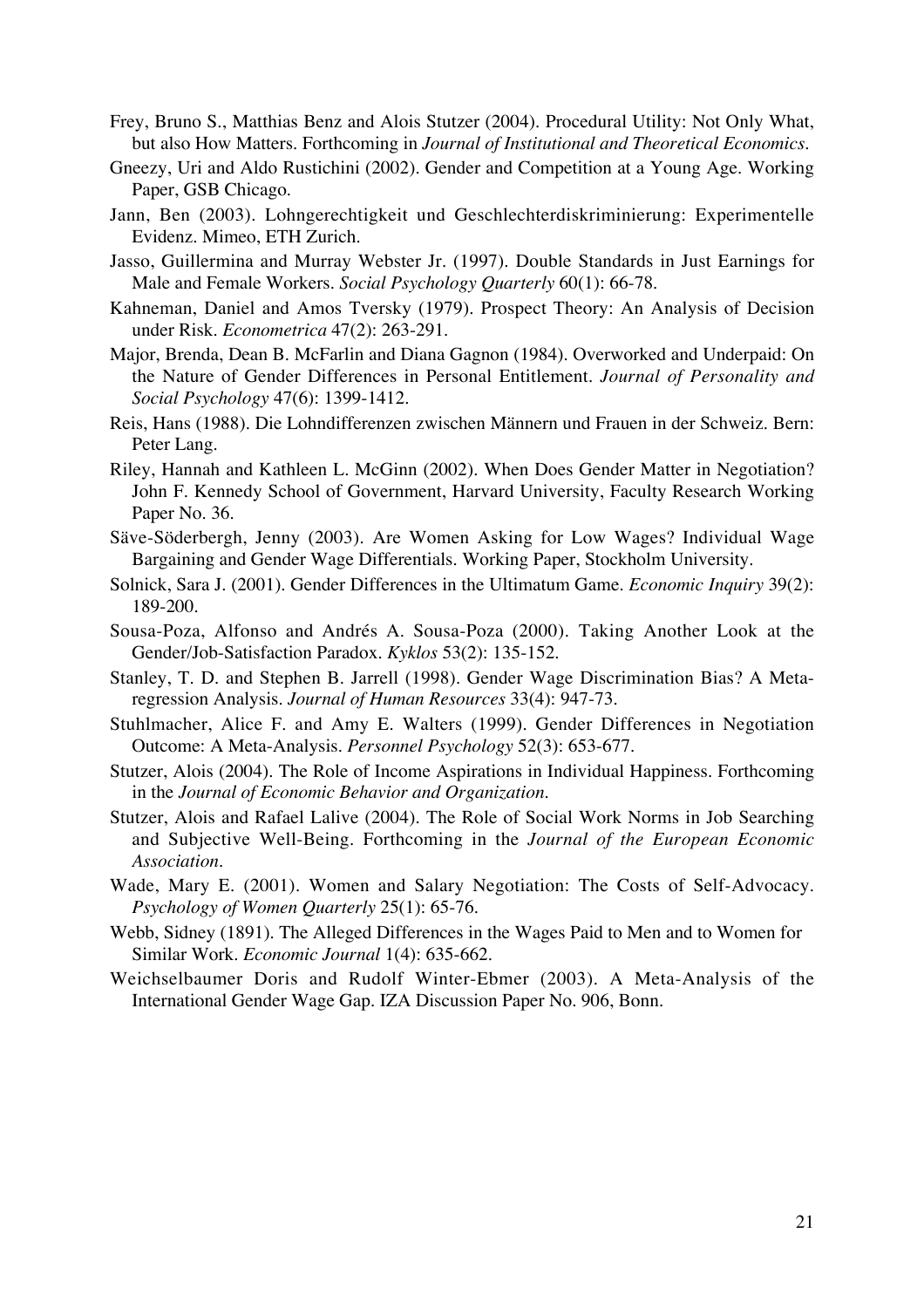

Notes: Lighter shading indicates a higher percentage of voters in favor of adding an equal rights amendment to the Swiss constitution in 1981.<br>Results are across 2896 communities.<br>Source: Statistics Switzerland, map produc *Source:* Statistics Switzerland, map produced with mapresso. Results are across 2896 communities.

22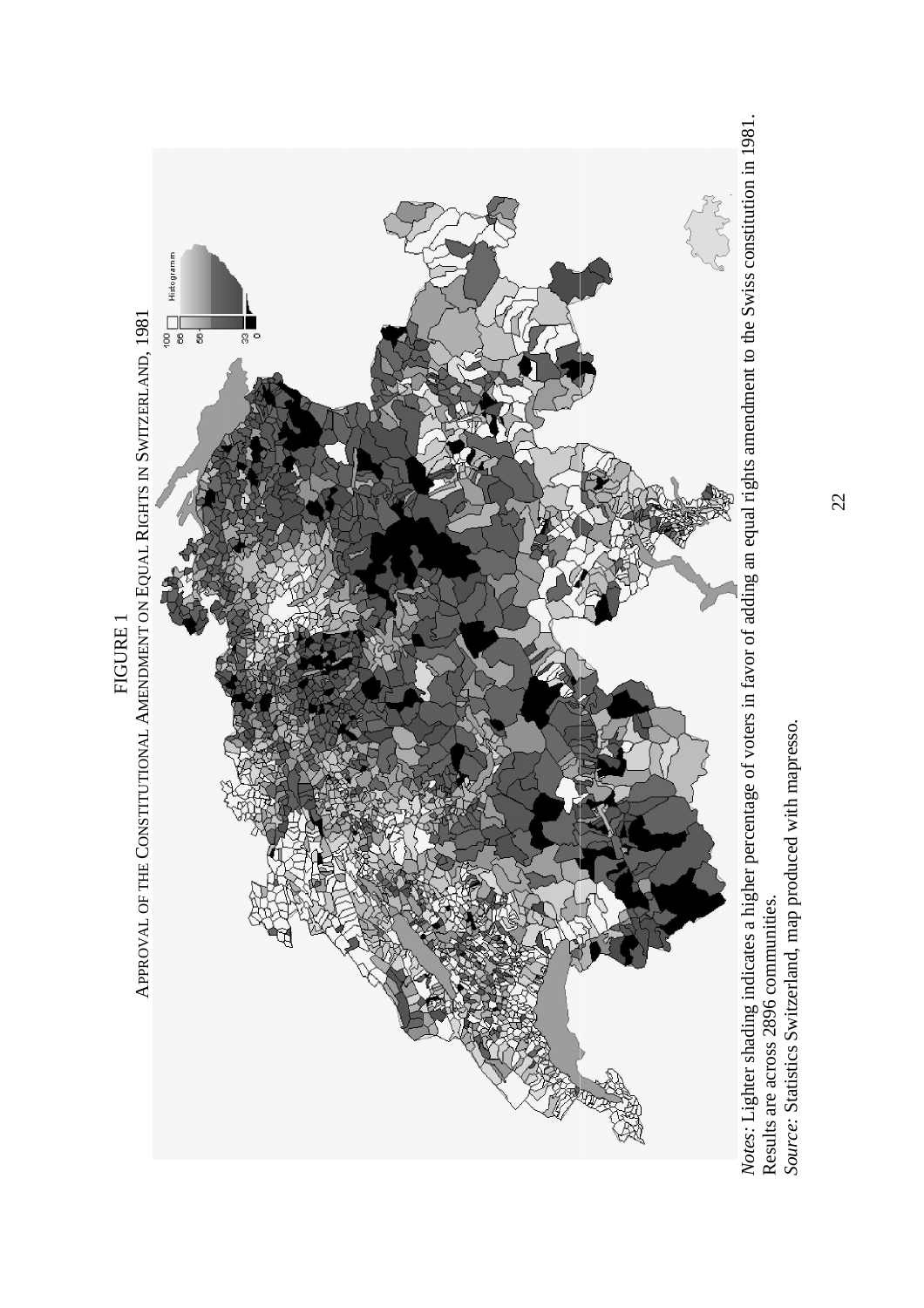

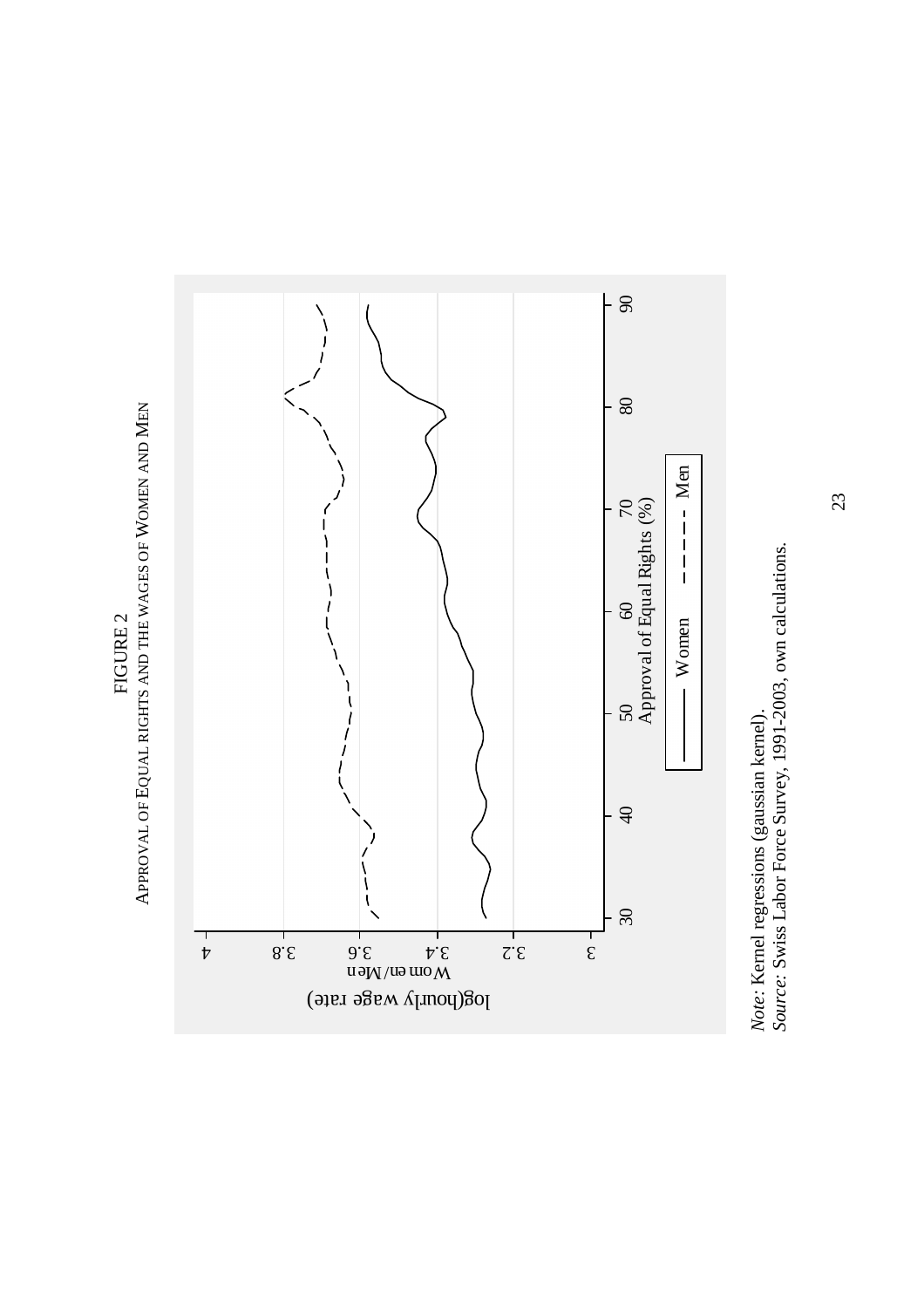| TADIC | $\sim$ 1001 $\sim$ $\sim$<br>1931-20<br>Approval of Eoual Rights and Labor Market Outcomes. Switzerlani | DESCRIPTIVE STATISTICS |
|-------|---------------------------------------------------------------------------------------------------------|------------------------|
|       |                                                                                                         |                        |

|                                                                                                                                                      |                     | Log (wage rate)                 |                     | Years of schooling   |                         | Years of actual experience |                     | Years of tenure        |
|------------------------------------------------------------------------------------------------------------------------------------------------------|---------------------|---------------------------------|---------------------|----------------------|-------------------------|----------------------------|---------------------|------------------------|
| Approval of equal rights                                                                                                                             | 10W                 | high                            | $\log$              | high                 | $\overline{\text{Now}}$ | high                       | $\overline{a}$      | high                   |
| Women                                                                                                                                                | (21186)<br>3.248    | [32748]<br>3.360                | (21186)<br>11.736   | (32748)<br>12.170    | (21186)<br>11.991       | [32748]<br>12.629          | [21186]<br>6.652    | 32748<br>6.988         |
| Men                                                                                                                                                  | ${27286}$<br>3.598  | [36658]<br>3.637                | (27286)<br>12.768   | ${36658}$<br>13.148  | [27286]<br>20.028       | ${36658}$<br>18.866        | [27286]<br>10.388   | [36658]<br>10.054      |
| Gender gap (women-men)                                                                                                                               | $-0.349$<br>(0.005) | (0.004)<br>$-0.27$ <sup>-</sup> | (0.020)<br>$-1.032$ | (0.021)<br>$-0.978$  | (0.105)<br>$-8.037$     | (0.091)<br>$-6.237$        | (0.081)<br>$-3.737$ | (0.067)<br>$-3.066$    |
| Difference-in-difference<br>$(\text{high-low})$                                                                                                      |                     | $(0.006)$ ***<br>0.072          |                     | $(0.029)$ *<br>0.054 |                         | $(0.139)$ ***<br>1.800     |                     | $(0.105)$ ***<br>0.671 |
| <i>lotes:</i> Weighted (by the inverse of the sampling probability) means. Standard errors in parentheses, number of observations in curly brackets. |                     |                                 |                     |                      |                         |                            |                     | *                      |

*Notes:* Weighted (by the inverse of the sampling probability) means. Standard errors in parentheses, number of observations in curly brackets. \*  $\mathbf{z}$  $\cdot$ .  $\frac{1}{2}$ Averes. Wegneed to the movement of the procedure y means the significant at 10%; \*\* significant at 5%; \*\*\* significant at 1%.<br>Source: Swiss Labor Force Survey, 1991-2003, own calculations. significant at 10%; \*\* significant at 5%; \*\*\* significant at 1%. *Source:* Swiss Labor Force Survey, 1991-2003, own calculations.

24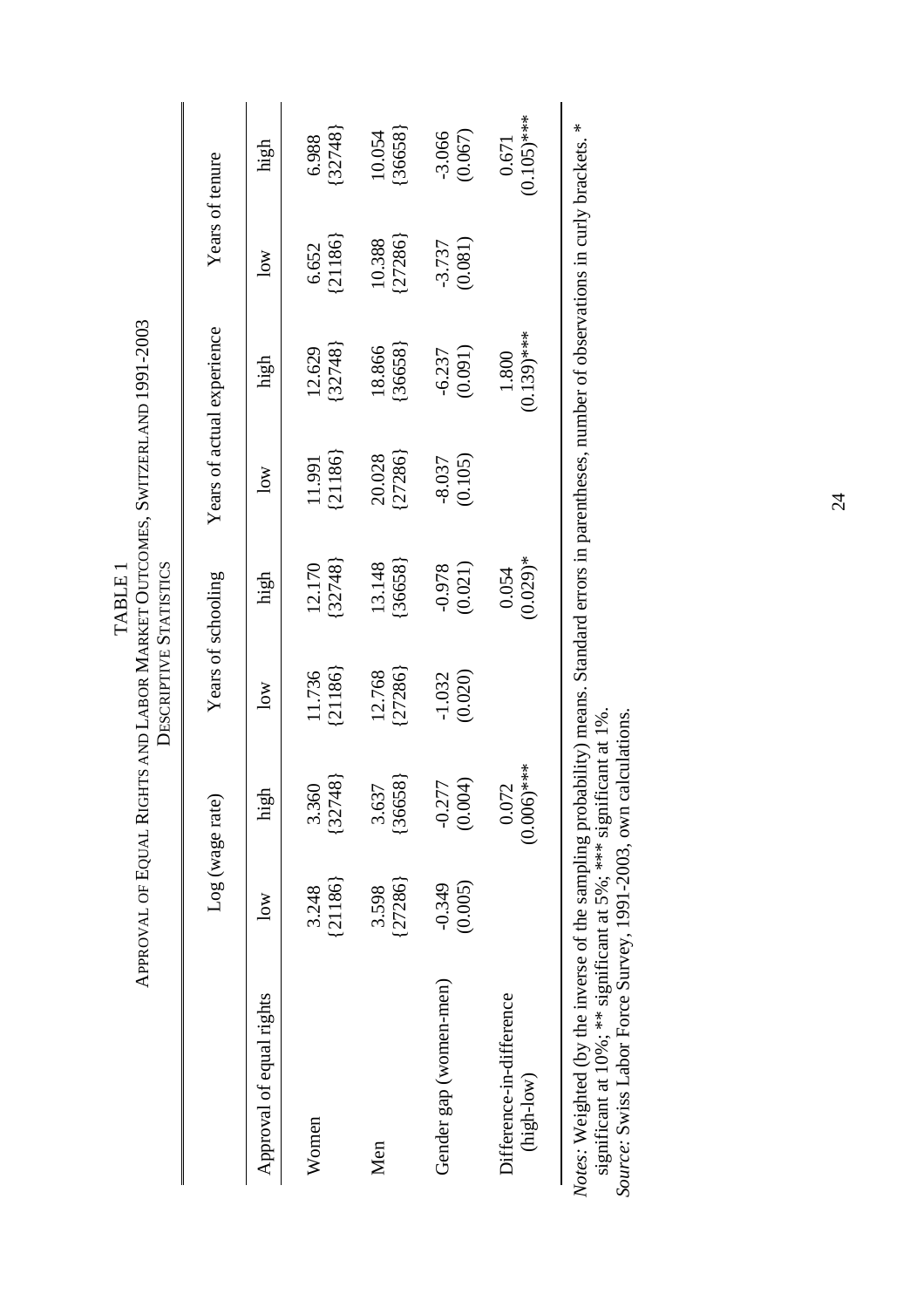|                                       | (wage rate)<br>goT                 | Years of schooling        | Years of actual<br>Experience | Years of tenure                                        |
|---------------------------------------|------------------------------------|---------------------------|-------------------------------|--------------------------------------------------------|
| Female                                | $0.006$ <sup>***</sup><br>$-0.138$ | $(0.039)$ ***<br>$-0.950$ | $(0.218)$ ***<br>$-4.828$     | $(0.120)$ ***<br>$-2.164$                              |
| Approval of equal rights <sup>a</sup> | 0.035                              | 0.296                     | $-0.012$                      |                                                        |
|                                       | $0.006$ <sup>***</sup>             | $(0.045)$ ***             | $(0.163)$<br>$0.864$          | $\begin{array}{c} 0.078 \\ 0.115 \\ 0.392 \end{array}$ |
| Female * approval of equal rights     | 0.024                              | 0.008                     |                               |                                                        |
|                                       | $0.006$ <sup>***</sup>             | (0.036)                   | $(0.175)$ ***                 | $(0.120)$ ***                                          |
| Individual characteristics            | Yes                                | Yes                       | Yes                           | Yes                                                    |
| Observations                          | 117878                             | 117878                    | 117878                        | 117878                                                 |
| R-squared                             | 0.30                               | 0.07                      | 0.15                          | 0.09                                                   |
|                                       |                                    |                           |                               | لامنسالم/مممطنسسسم                                     |

APPROVAL OF EQUAL RIGHTS AND LABOR MARKET OUTCOMES, SWITZERLAND 1991-2003 APPROVAL OF EQUAL RIGHTS AND LABOR MARKET OUTCOMES, SWITZERLAND 1991-2003 PARTIAL CORRELATIONS PARTIAL CORRELATIONS TABLE 2 TABLE<sub>2</sub>

Notes: Weighted (by the inverse of the sampling probability) ordinary least squares estimations. Robust standard errors in parentheses (adjusted *Notes:* Weighted (by the inverse of the sampling probability) ordinary least squares estimations. Robust standard errors in parentheses (adjusted

<sup>a</sup> The approval rate of the equal rights amendment is standardized with mean zero and standard deviation equal to one. <sup>a</sup> The approval rate of the equal rights amendment is standardized with mean zero and standard deviation equal to one. for clustering within communities). \* significant at 10%; \*\* significant at 5%; \*\*\* significant at 1%. for clustering within communities). \* significant at 10%; \*\* significant at 5%; \*\*\* significant at 1%.

martial status, part-time status, canton and time dummies for results regarding the wage rate. Years of schooling, years of actual experience, martial status, part-time status, canton and time dummies for results regarding the wage rate. Years of schooling, years of actual experience, Individual characteristics are: years of schooling, years of actual experience (and its square), years of tenure (and its square), nationality, Individual characteristics are: years of schooling, years of actual experience (and its square), years of tenure (and its square), nationality,

and years of tenure are omitted from the three remaining estimates. and years of tenure are omitted from the three remaining estimates. *Source:* Swiss Labor Force Survey, 1991-2003, own calculations. Source: Swiss Labor Force Survey, 1991-2003, own calculations.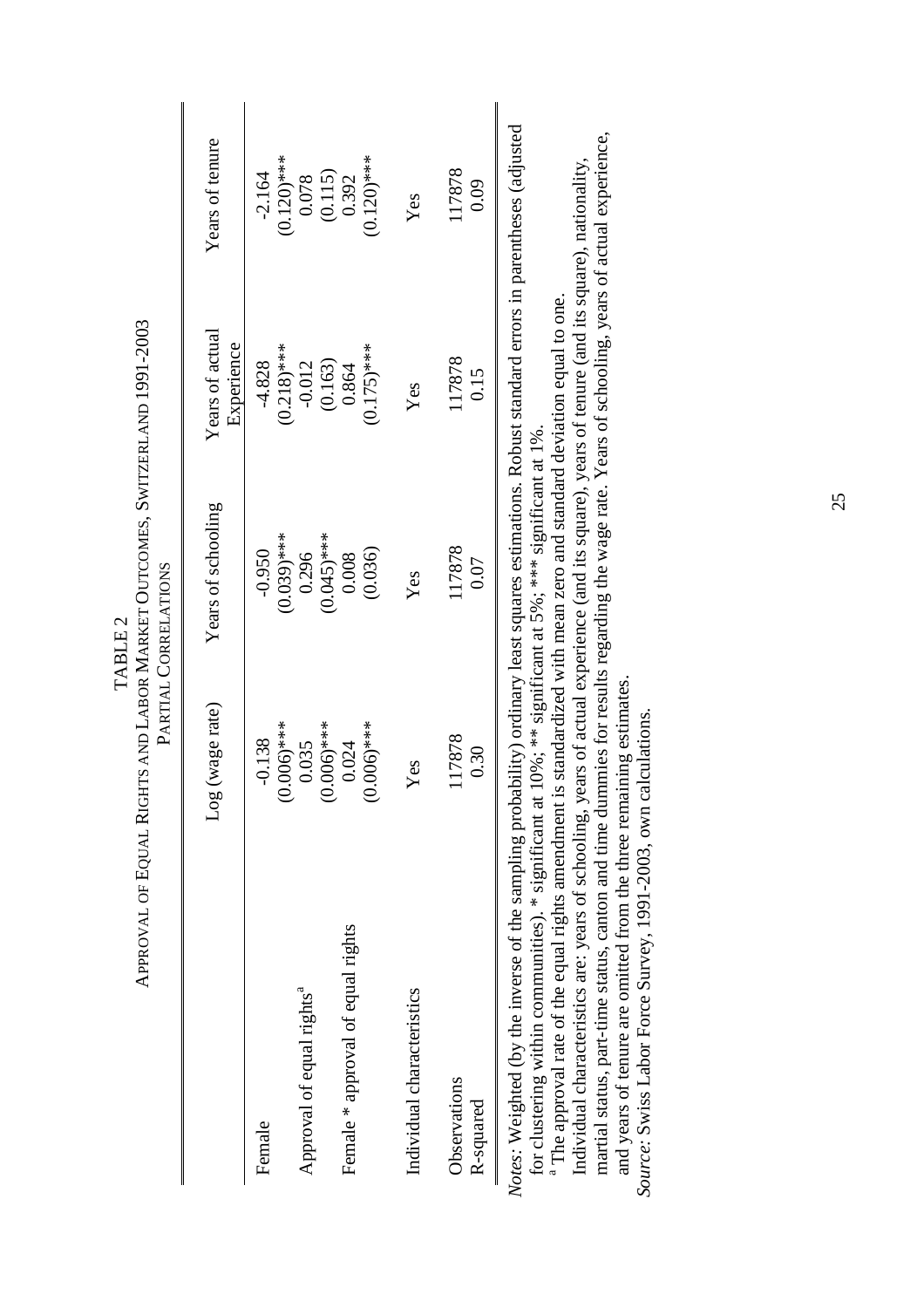|                                       |                                                 | PARTIAL CORRELATIONS FOR FOUR SUB-SAMPLES |                                                                 |                                                                      |
|---------------------------------------|-------------------------------------------------|-------------------------------------------|-----------------------------------------------------------------|----------------------------------------------------------------------|
|                                       | Cohorts born<br>before 1960                     | Cohorts born<br>after 1960                | Private Sector                                                  | Public Sector                                                        |
| Female                                | $0.012$ <sup>***</sup><br>$-0.228$              | (0.0000)<br>$-0.091$                      | $-0.149$                                                        | $(0.021)$ ***<br>$-0.063$                                            |
| Approval of equal rights <sup>a</sup> | 0.040                                           | 0.026                                     | $(0.007)$ ***<br>0.011                                          |                                                                      |
| Female * approval of equal rights     | $0.008$ <sup>***</sup><br>$0.009$ ****<br>0.038 | $(0.006)$ ***<br>$(0.006)$ **<br>0.015    | $(0.008)$ ***<br>$\begin{array}{c} (0.007)\\ 0.032 \end{array}$ | $\begin{array}{c} 0.017 \\ (0.014) \\ -0.000 \end{array}$<br>(0.017) |
| Individual characteristics            | Yes                                             | Yes                                       | Yes                                                             | Yes                                                                  |
| Observations<br>R-squared             | 58396<br>0.28                                   | 59482<br>0.29                             | 72609<br>0.31                                                   | 12904<br>0.26                                                        |
|                                       |                                                 |                                           |                                                                 |                                                                      |

APPROVAL OF EQUAL RIGHTS AND WAGES, SWITZERLAND 1991-2003 APPROVAL OF EQUAL RIGHTS AND WAGES, SWITZERLAND 1991-2003 TABLE<sub>3</sub> TABLE 3

Notes: Weighted (by the inverse of the sampling probability) ordinary least squares estimations. Robust standard errors in parentheses (adjusted *Notes:* Weighted (by the inverse of the sampling probability) ordinary least squares estimations. Robust standard errors in parentheses (adjusted for clustering within communities). \* significant at 10%; \*\* significant at 5%; \*\*\* significant at 1%.

<sup>a</sup> The approval rate of the equal rights amendment is standardized with mean zero and standard deviation equal to one. <sup>a</sup> The approval rate of the equal rights amendment is standardized with mean zero and standard deviation equal to one. for clustering within communities). \* significant at 10%; \*\* significant at 5%; \*\*\* significant at 1%.

Individual characteristics are: years of schooling, years of actual experience (and its square), years of tenure (and its square), nationality, Individual characteristics are: years of schooling, years of actual experience (and its square), years of tenure (and its square), nationality, martial status, part-time status, canton and time dummies for results regarding the wage rate. martial status, part-time status, canton and time dummies for results regarding the wage rate.

*Source:* Swiss Labor Force Survey, 1991-2003, own calculations. Source: Swiss Labor Force Survey, 1991-2003, own calculations.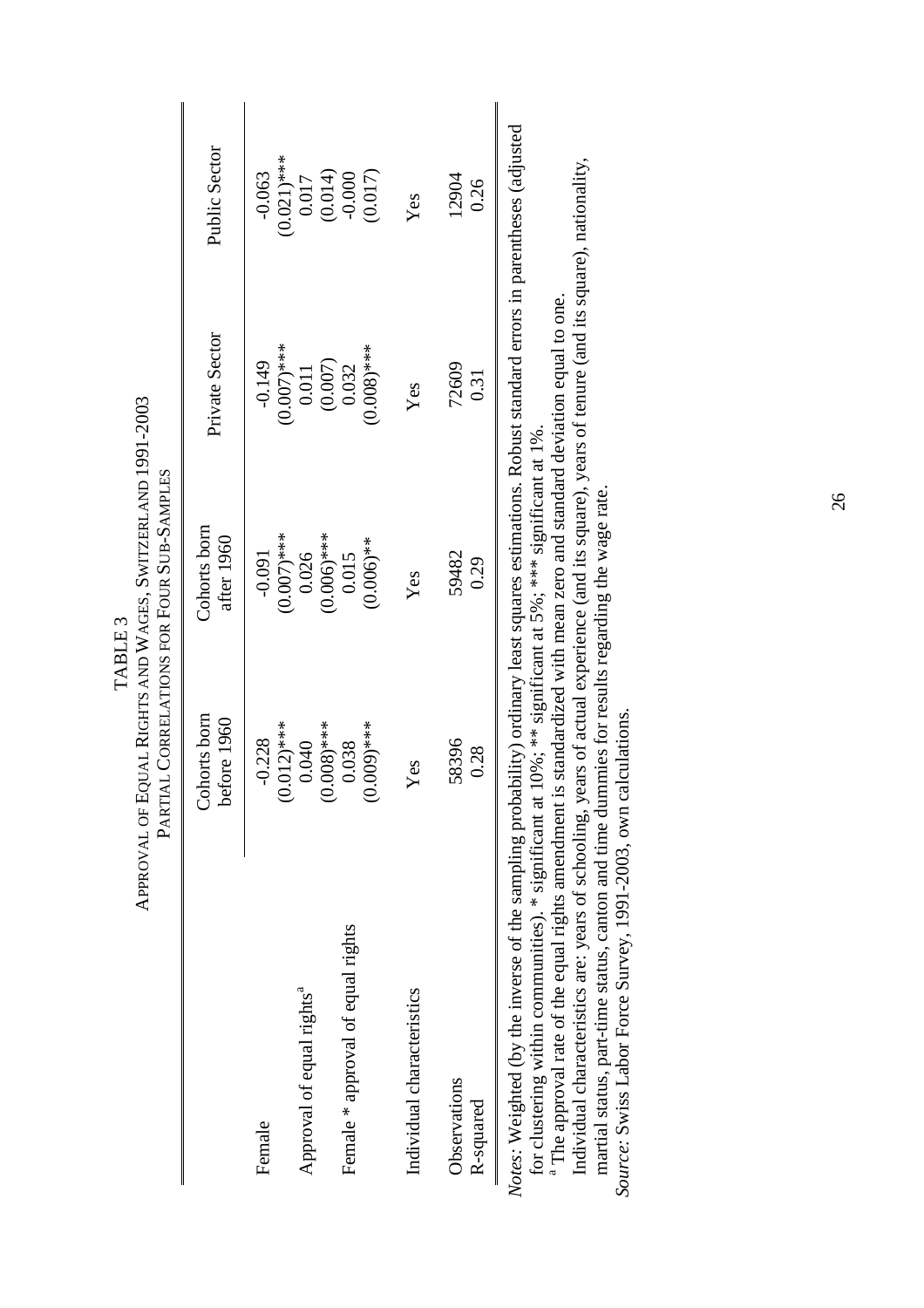| <b>TADITIE</b> | $\mathbf{i}$<br>ہ<br>بہ<br>Ï<br>j<br>7<br>l | it - Fr |
|----------------|---------------------------------------------|---------|
|----------------|---------------------------------------------|---------|

|                                                                                                                                                                                                                                                      |                         | Satisfaction with life |                  | Job satisfaction    |                        | Feeling that women are<br>(compared to men)<br>penalized |                        | Personally felt penalized<br>(compared to the<br>opposite sex) |
|------------------------------------------------------------------------------------------------------------------------------------------------------------------------------------------------------------------------------------------------------|-------------------------|------------------------|------------------|---------------------|------------------------|----------------------------------------------------------|------------------------|----------------------------------------------------------------|
| Approval of equal rights                                                                                                                                                                                                                             | $\overline{\text{low}}$ | high                   | $\log$           | high                | $\log$                 | high                                                     | 10W                    | high                                                           |
| Women                                                                                                                                                                                                                                                | ${1494}$<br>8.243       | ${1965}$<br>7.962      | 8.227<br>(849)   | (1091)<br>8.076     | ${1473}$<br>5.499      | (1946)<br>6.168                                          | (1489)<br>2.065        | (1955)<br>2.576                                                |
| Men                                                                                                                                                                                                                                                  | ${1681}$<br>8.132       | ${1941}$<br>7.951      | 8.111<br>(957)   | ${1080}$<br>7.981   | ${1675}$<br>5.205      | (1919)<br>5.541                                          | ${1638}$<br>0.452      | 0.586<br>${1894}$                                              |
| Gender gap (women-men)                                                                                                                                                                                                                               | $(0.047)$ **<br>0.111   | (0.046)<br>0.011       | (0.079)<br>0.117 | (0.076)<br>0.096    | $(0.092)$ ***<br>0.294 | $(0.085)$ ***<br>0.627                                   | $(0.076)$ ***<br>1.613 | $(0.079)$ ***<br>1.991                                         |
| Difference-in-difference<br>$(high-low)$                                                                                                                                                                                                             |                         | (0.066)<br>$-0.100$    |                  | (0.110)<br>$-0.021$ |                        | $(0.126)$ ***<br>0.333                                   |                        | $(0.112)$ ***<br>0.378                                         |
| Notes: Standard errors in parentheses, number of observations in curly brackets. Sample is restricted to salaried workers. * significant at 10%; **<br>Source: Swiss Household Panel, own calculations.<br>significant at 5%; *** significant at 1%. |                         |                        |                  |                     |                        |                                                          |                        |                                                                |

27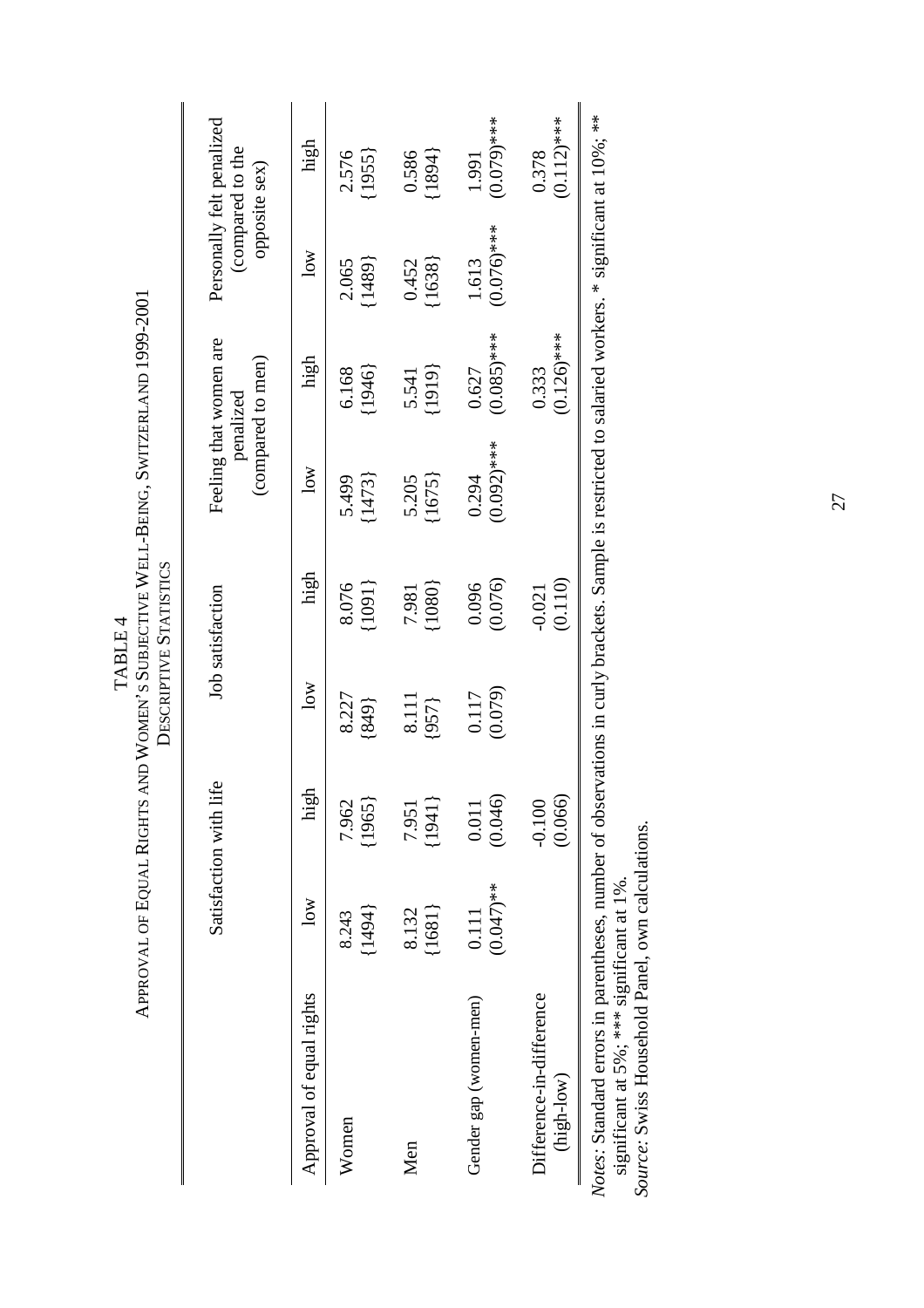|                                                                                                                                                    | APPROVAL OF EQUAL RIGHTS AND WOMEN'S SUBJECTIVE WELL-BEING, SWITZERLAND 1999-2001 | PARTIAL CORRELATIONS     |                                                          |                                                                |
|----------------------------------------------------------------------------------------------------------------------------------------------------|-----------------------------------------------------------------------------------|--------------------------|----------------------------------------------------------|----------------------------------------------------------------|
|                                                                                                                                                    | Satisfaction with life                                                            | Job satisfaction         | Feeling that women<br>(compared to men)<br>are penalized | penalized (compared<br>to the opposite sex)<br>Personally felt |
| Female                                                                                                                                             | 0.154                                                                             | 0.160                    | 0.420                                                    | 1.782                                                          |
| Approval of equal rights <sup>a</sup>                                                                                                              | $0.048$ <sup>***</sup><br>0.005                                                   | $(0.078)$ **<br>$-0.042$ | $(0.096)$ ***<br>0.055                                   | $(0.092)$ ***<br>$-0.05$                                       |
|                                                                                                                                                    | 0.032)                                                                            | $(1+0.047)$              | (0.058)                                                  | (0.035)                                                        |
| Female * approval of equal rights                                                                                                                  | 0.095                                                                             | $-0.090$                 | 0.145                                                    | 0.225                                                          |
|                                                                                                                                                    | $0.038$ <sup>**</sup>                                                             | (0.061)                  | $(0.079)*$                                               | $(0.073)$ ***                                                  |
| Individual characteristics                                                                                                                         | Yes                                                                               | Yes                      | Yes                                                      |                                                                |
| Observations                                                                                                                                       | 6224                                                                              | 3265                     | 6170                                                     | Yes<br>6134                                                    |
| R-squared                                                                                                                                          | 0.06                                                                              | 0.04                     | 0.06                                                     | 0.16                                                           |
| otes: Ordinary least squares estimations. Sample is restricted to salaried workers. Robust standard errors in parentheses (adjusted for clustering |                                                                                   |                          |                                                          |                                                                |

TABLE 5 APPROVAL OF EQUAL RIGHTS AND WOMEN'S SUBJECTIVE WELL-BEING, SWITZERLAND 1999-2001

TABLE 5

within communities). <sup>a</sup> The approval rate of the equal rights amendment is standardized with mean zero and standard deviation equal to one. \*<br>significant at 10%; \*\* significant at 5%; \*\*\* significant at 1%.<br>*Source*: Swis within communities). <sup>a</sup> The approval rate of the equal rights amendment is standardized with mean zero and standard deviation equal to one. \* *Notes:* Ordinary least squares estimations. Sample is restricted to salaried workers. Robust standard errors in parentheses (adjusted for clustering significant at 10%; \*\* significant at 5%; \*\*\* significant at 1%. Ž

*Source:* Swiss Household Panel, own calculations.

28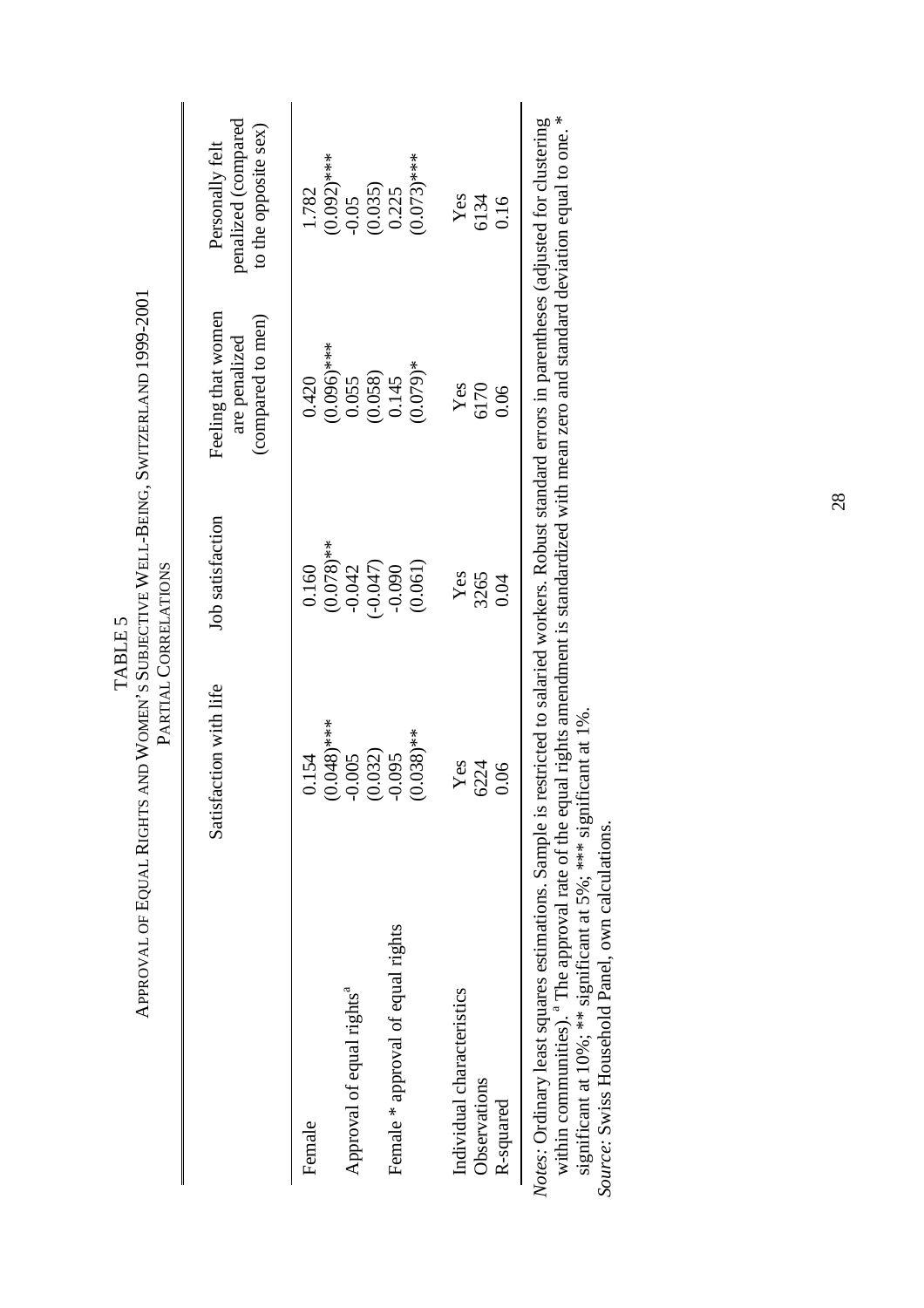## **Appendix**

| TABLE A.1                                                 |  |
|-----------------------------------------------------------|--|
| APPROVAL OF EQUAL RIGHTS AND WAGES, SWITZERLAND 1991-2003 |  |

| Dependent variable: log(nourly wage rate) |               |
|-------------------------------------------|---------------|
| Female                                    | $-0.138$      |
|                                           | $(0.006)$ *** |
| Approval of equal rights <sup>a</sup>     | 0.035         |
|                                           | $(0.006)$ *** |
| Female * approval of equal rights         | 0.024         |
|                                           | $(0.006)$ *** |
| Schooling (years)                         | 0.070         |
|                                           | $(0.002)$ *** |
| Work experience (years)                   | 0.024         |
|                                           | $(0.001)$ *** |
| Work experience squared / 100             | $-0.040$      |
|                                           | $(0.002)$ *** |
| Tenure (years)                            | 0.012         |
|                                           | $(0.001)$ *** |
| Tenure squared / 100                      | $-0.020$      |
|                                           | $(0.002)$ *** |
| Non-Swiss                                 | $-0.098$      |
|                                           | $(0.007)$ *** |
| Married                                   | 0.080         |
|                                           | $(0.006)$ *** |
| Part-time                                 | $-0.043$      |
|                                           | $(0.008)$ *** |
| Canton effects                            | Yes           |
| Year effects                              | Yes           |
| Observations                              | 117878        |
| R-squared                                 | 0.30          |

Dependent variable: log(hourly wage rate)

*Notes:* <sup>a</sup> The approval rate of the equal rights amendment is standardized with mean zero and standard deviation equal to one. Results are not shown for year dummy, dummies indicating that work income or the level of education is not known and dummies for interview language.

Robust standard errors adjusted for clustering within communities.

*Source*: Swiss Labor Force Survey, own calculations.